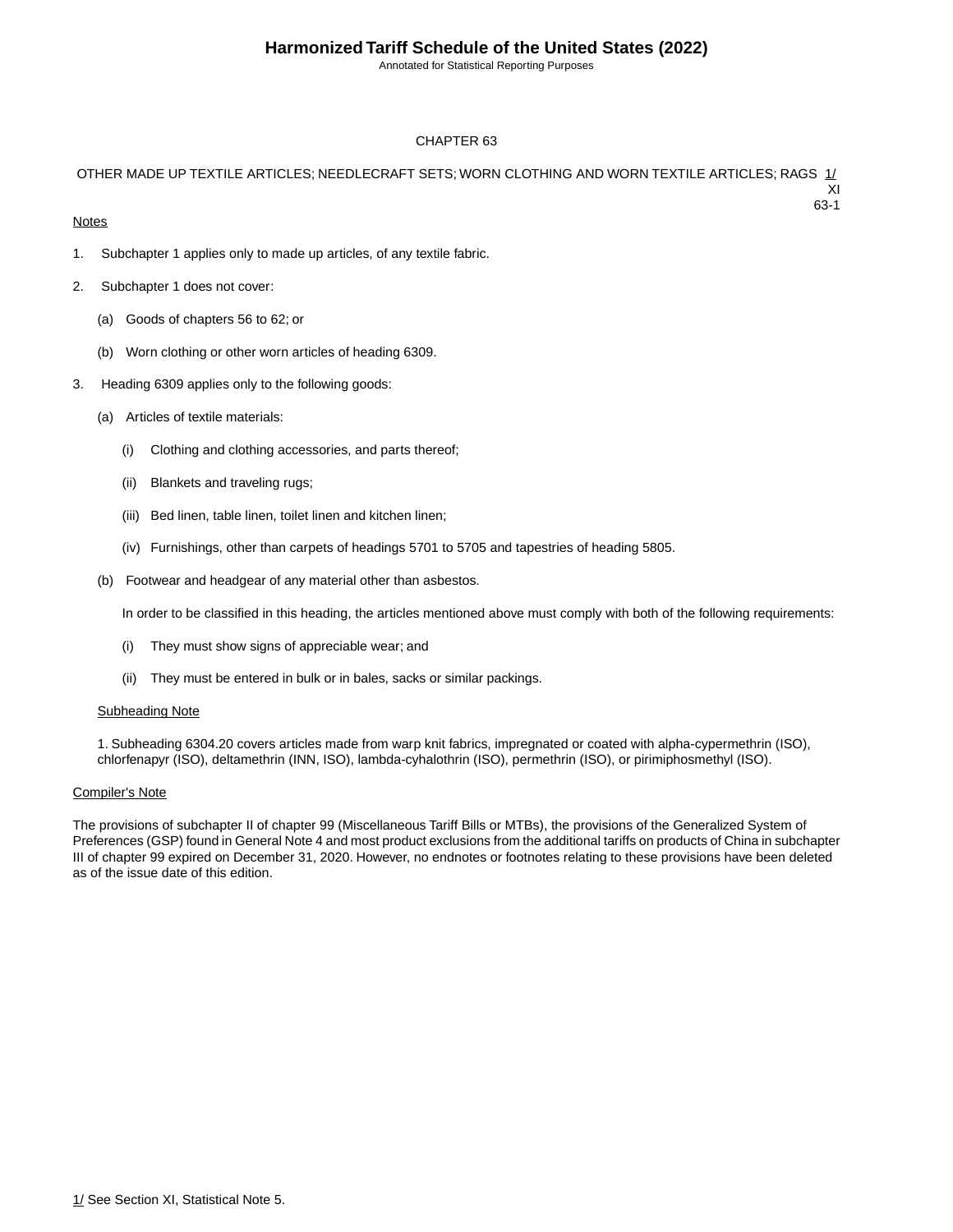Annotated for Statistical Reporting Purposes

| Heading/              | Stat        |                                                                   | Unit                        |                               | Rates of Duty                                                        |                     |
|-----------------------|-------------|-------------------------------------------------------------------|-----------------------------|-------------------------------|----------------------------------------------------------------------|---------------------|
| Subheading            | Suf-<br>fix | <b>Article Description</b>                                        | of<br>Quantity              | General                       | 1<br>Special                                                         | 2                   |
| 6301<br>6301.10.00 00 |             | I. OTHER MADE UP TEXTILE ARTICLES<br>Blankets and traveling rugs: | No 11.4% <sup>1/</sup>      |                               | Free (AU, BH, CL,                                                    | 77.5%               |
| 6301.20.00            |             | Blankets (other than electric blankets) and traveling rugs,       | kg                          |                               | CO, E <sup>*</sup> , IL, JO, KR,<br>MA, OM, P, PA,<br>PE, S, SG)     |                     |
|                       | 10          |                                                                   | .<br>No.                    | $\textsf{Free}^{\mathcal{Z}}$ |                                                                      | $$1.10/kg +$<br>60% |
|                       | 20          |                                                                   | <u>kg</u><br>m <sup>2</sup> |                               |                                                                      |                     |
| 6301.30.00            |             | Blankets (other than electric blankets) and traveling rugs,       | kg<br>.                     | $8.4\%$ <sup>3/</sup>         | Free (AU, BH, CL,<br>CO, IL, JO, KR,                                 | 30%                 |
|                       | 10          |                                                                   |                             |                               | MA, OM, P, PA,<br>PE, S, SG)                                         |                     |
|                       | 20          |                                                                   | kg<br>No.                   |                               |                                                                      |                     |
| 6301.40.00            |             | Blankets (other than electric blankets) and traveling rugs,       | kg                          |                               | Free (AU, BH, CL,<br>CO, IL, JO, KR,<br>MA, OM, P, PA,               | 77.5%               |
|                       | 10          |                                                                   | INo.<br><u>kg</u>           |                               | PE, S, SG)                                                           |                     |
| 6301.90.00            | 20          |                                                                   | IN <sub>o</sub><br>kg       |                               | Free (AU, BH, CL,                                                    | 90%                 |
|                       |             |                                                                   | .                           | $7.2\%$ <sup>5/</sup>         | CO, E <sup>*</sup> , IL, JO, KR,<br>MA, NP, OM, P,<br>PA, PE, S, SG) |                     |
|                       | 10          | Other:                                                            | INo.<br>kg                  |                               |                                                                      |                     |
|                       | 20          | Containing 85 percent or more by weight of silk or                | No.<br>kg                   |                               |                                                                      |                     |
|                       | 30          |                                                                   | No.<br>kg                   |                               |                                                                      |                     |
|                       |             |                                                                   |                             |                               |                                                                      |                     |
|                       |             |                                                                   |                             |                               |                                                                      |                     |
|                       |             |                                                                   |                             |                               |                                                                      |                     |
|                       |             |                                                                   |                             |                               |                                                                      |                     |
|                       |             |                                                                   |                             |                               |                                                                      |                     |
|                       |             |                                                                   |                             |                               |                                                                      |                     |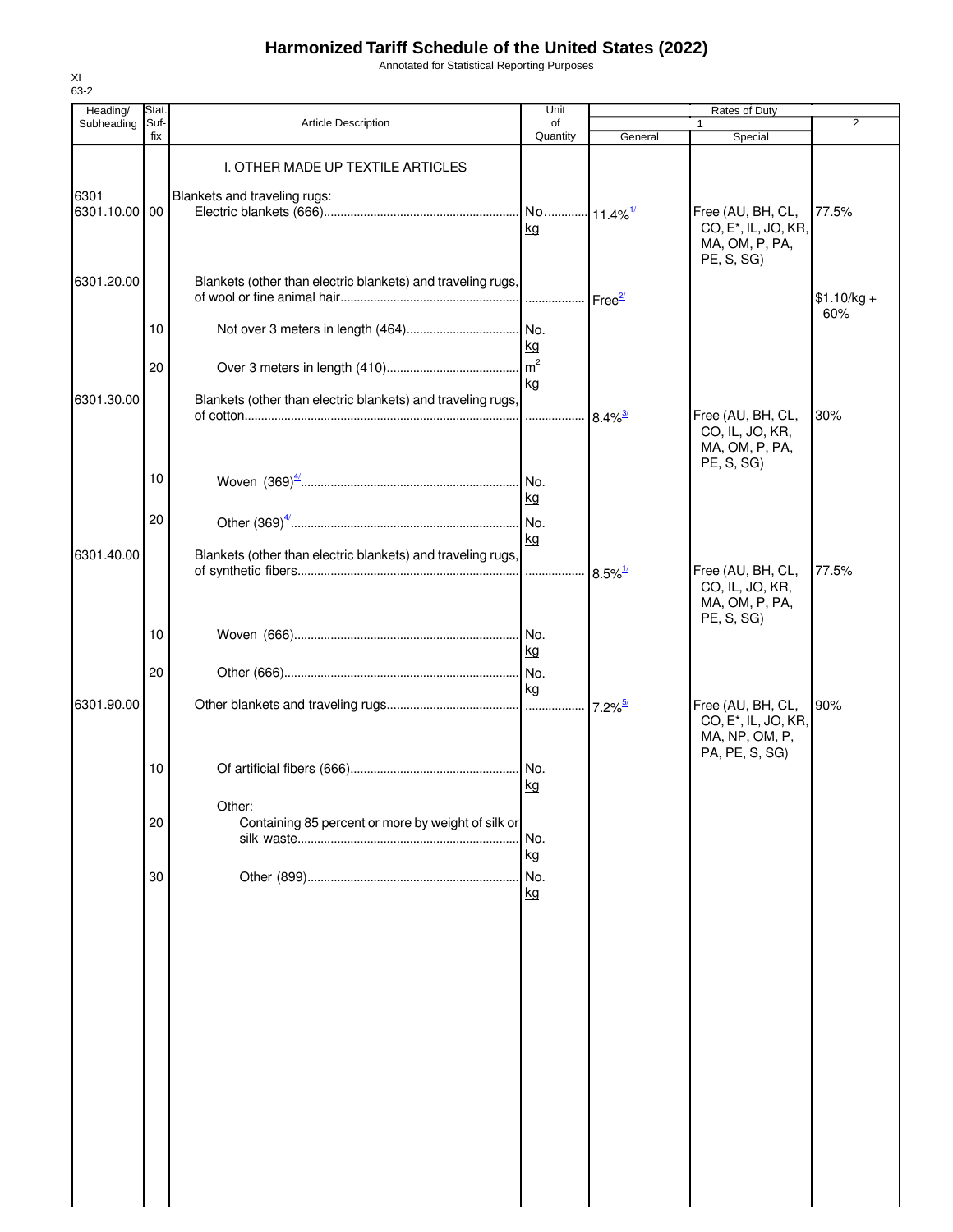Annotated for Statistical Reporting Purposes

| Heading/           | Stat. |                                                                                                                                  | Unit      |                        | Rates of Duty                                                                         |     |
|--------------------|-------|----------------------------------------------------------------------------------------------------------------------------------|-----------|------------------------|---------------------------------------------------------------------------------------|-----|
| Subheading         | Suf-  | <b>Article Description</b>                                                                                                       | of        |                        | $\mathbf{1}$                                                                          | 2   |
|                    | fix   |                                                                                                                                  | Quantity  | General                | Special                                                                               |     |
| 6302<br>6302.10.00 |       | Bed linen, table linen, toilet linen and kitchen linen:                                                                          |           | $6\%$ <sup>2/</sup>    | Free (AU, BH, CL,<br>CO, E <sup>*</sup> , IL, JO, KR,<br>MA, OM, P, PA,<br>PE, S, SG) | 25% |
|                    | 05    | Of cotton:                                                                                                                       | kg        |                        |                                                                                       |     |
|                    | 08    |                                                                                                                                  | kg        |                        |                                                                                       |     |
|                    | 15    |                                                                                                                                  | kg        |                        |                                                                                       |     |
|                    | 20    |                                                                                                                                  | kg        |                        |                                                                                       |     |
| 6302.21            |       | Other bed linen, printed:<br>Of cotton:<br>Containing any embroidery, lace, braid, edging,<br>trimming, piping or applique work: |           |                        |                                                                                       |     |
| 6302.21.30         |       |                                                                                                                                  |           |                        | Free (AU, BH, CL,<br>CO, IL, JO, KR,<br>MA, OM, P, PA,                                | 90% |
|                    | 10    | Pillowcases, other than bolster cases                                                                                            | No.<br>kg |                        | PE, S, SG)                                                                            |     |
|                    | 20    |                                                                                                                                  | No.<br>kg |                        |                                                                                       |     |
|                    | 30    |                                                                                                                                  | No.<br>kg |                        |                                                                                       |     |
|                    | 40    |                                                                                                                                  | No.<br>kg |                        |                                                                                       |     |
|                    | 50    |                                                                                                                                  | No.<br>kg |                        |                                                                                       |     |
| 6302.21.50         |       |                                                                                                                                  |           | $20.9\%$ <sup>3/</sup> | Free (AU, BH, CL,<br>CO, IL, JO, KR,<br>MA, OM, P, PA,<br>PE, S, SG)                  | 90% |
|                    | 10    | Pillowcases, other than bolster cases                                                                                            | No.<br>kg |                        |                                                                                       |     |
|                    | 20    |                                                                                                                                  | No.<br>kg |                        |                                                                                       |     |
|                    | 30    |                                                                                                                                  | No.<br>kg |                        |                                                                                       |     |
|                    | 40    |                                                                                                                                  | No.<br>kg |                        |                                                                                       |     |
|                    | 50    |                                                                                                                                  | No.<br>kg |                        |                                                                                       |     |
|                    |       |                                                                                                                                  |           |                        |                                                                                       |     |
|                    |       |                                                                                                                                  |           |                        |                                                                                       |     |
|                    |       |                                                                                                                                  |           |                        |                                                                                       |     |
|                    |       |                                                                                                                                  |           |                        |                                                                                       |     |
|                    |       |                                                                                                                                  |           |                        |                                                                                       |     |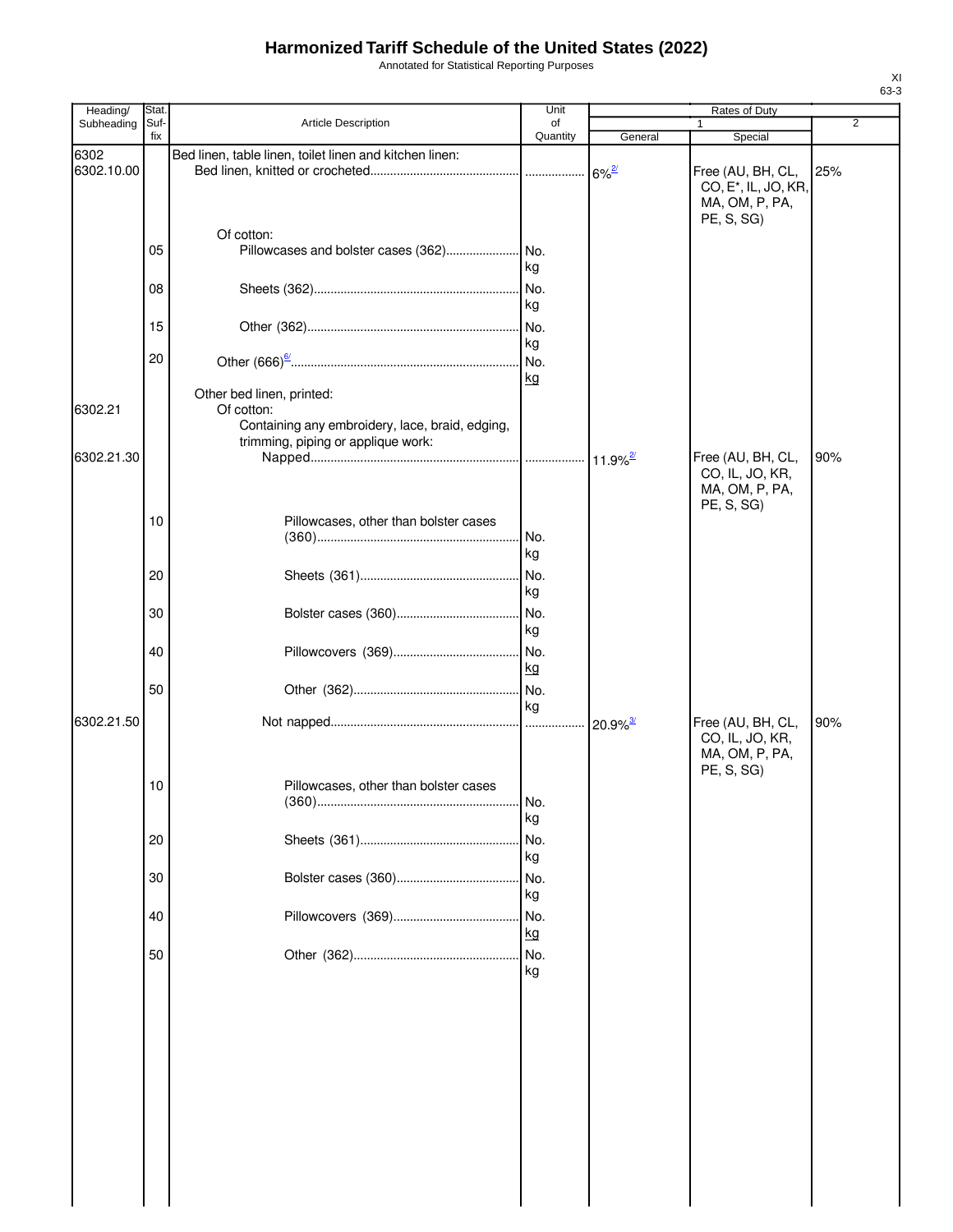Annotated for Statistical Reporting Purposes

| Heading/               | Stat. |                                                                                                                         | Unit      |                       | Rates of Duty                                          |                |
|------------------------|-------|-------------------------------------------------------------------------------------------------------------------------|-----------|-----------------------|--------------------------------------------------------|----------------|
| Subheading             | Suf-  | Article Description                                                                                                     | of        |                       | 1                                                      | $\overline{2}$ |
| 6302 (con.)<br>6302.21 | fix   | Bed linen, table linen, toilet linen and kitchen linen: (con.)<br>Other bed linen, printed: (con.)<br>Of cotton: (con.) | Quantity  | General               | Special                                                |                |
| (con.)                 |       |                                                                                                                         |           |                       |                                                        |                |
| 6302.21.70             |       | Other:                                                                                                                  |           | $2.5\%$ <sup>2/</sup> | Free (AU, BH, CL,<br>CO, IL, JO, KR,<br>MA, OM, P, PA, | 25%            |
|                        | 10    | Pillowcases, other than bolster cases                                                                                   |           |                       | PE, S, SG)                                             |                |
|                        |       |                                                                                                                         | No.<br>kg |                       |                                                        |                |
|                        | 20    |                                                                                                                         | No.<br>kg |                       |                                                        |                |
|                        | 30    |                                                                                                                         | No.<br>kg |                       |                                                        |                |
|                        | 40    |                                                                                                                         | No.<br>kg |                       |                                                        |                |
|                        | 50    |                                                                                                                         | No.       |                       |                                                        |                |
| 6302.21.90             |       |                                                                                                                         | kg<br>.   | $6.7\%$ <sup>3/</sup> | Free (AU, BH, CL,<br>CO, IL, JO, KR,                   | 25%            |
|                        | 10    | Pillowcases, other than bolster cases                                                                                   | No.<br>kg |                       | MA, OM, P, PA,<br>PE, S, SG)                           |                |
|                        | 20    |                                                                                                                         | No.<br>kg |                       |                                                        |                |
|                        | 30    |                                                                                                                         | No.<br>kg |                       |                                                        |                |
|                        | 40    |                                                                                                                         | No.<br>kg |                       |                                                        |                |
|                        | 50    |                                                                                                                         | No.<br>kg |                       |                                                        |                |
|                        |       |                                                                                                                         |           |                       |                                                        |                |
|                        |       |                                                                                                                         |           |                       |                                                        |                |
|                        |       |                                                                                                                         |           |                       |                                                        |                |
|                        |       |                                                                                                                         |           |                       |                                                        |                |
|                        |       |                                                                                                                         |           |                       |                                                        |                |
|                        |       |                                                                                                                         |           |                       |                                                        |                |
|                        |       |                                                                                                                         |           |                       |                                                        |                |
|                        |       |                                                                                                                         |           |                       |                                                        |                |
|                        |       |                                                                                                                         |           |                       |                                                        |                |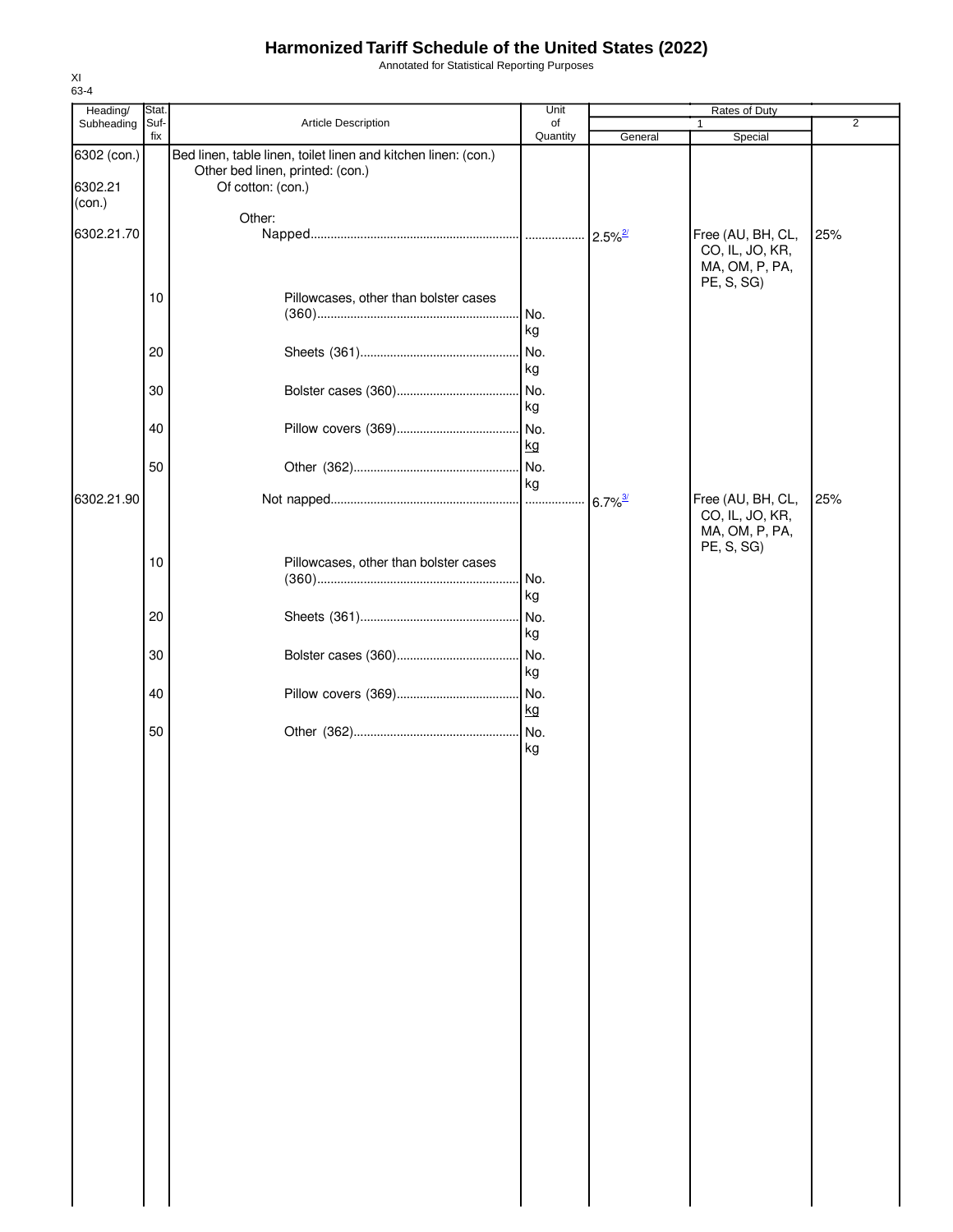Annotated for Statistical Reporting Purposes

| Heading/               | Stat.       |                                                                                                                           | Unit             |                        | Rates of Duty                                                                         |                |
|------------------------|-------------|---------------------------------------------------------------------------------------------------------------------------|------------------|------------------------|---------------------------------------------------------------------------------------|----------------|
| Subheading             | Suf-<br>fix | Article Description                                                                                                       | of<br>Quantity   | General                | Special                                                                               | $\overline{2}$ |
| 6302 (con.)<br>6302.22 |             | Bed linen, table linen, toilet linen and kitchen linen: (con.)<br>Other bed linen, printed: (con.)<br>Of man-made fibers: |                  |                        |                                                                                       |                |
| 6302.22.10             |             | Containing any embroidery, lace, braid, edging,                                                                           |                  |                        | Free (AU, BH, CL,<br>CO, IL, JO, KR,<br>MA, OM, P, PA,<br>PE, S, SG)                  | 90%            |
|                        | 10          | Pillowcases, other than bolster cases:                                                                                    | No.<br>kg        |                        |                                                                                       |                |
|                        | 20          |                                                                                                                           | No.<br>kg        |                        |                                                                                       |                |
|                        |             | Sheets:                                                                                                                   |                  |                        |                                                                                       |                |
|                        | 30          |                                                                                                                           | No.<br><u>kg</u> |                        |                                                                                       |                |
|                        | 40          |                                                                                                                           | No.<br>kg        |                        |                                                                                       |                |
|                        | 50          | Other:                                                                                                                    | No.<br>kg        |                        |                                                                                       |                |
| 6302.22.20             | 60          |                                                                                                                           | No.<br>kg        | $11.4\%$ <sup>1/</sup> | Free (AU, BH, CL,                                                                     | 77.5%          |
|                        |             |                                                                                                                           |                  |                        | CO, IL, JO, KR,<br>MA, OM, P, PA,<br>PE, S, SG)                                       |                |
|                        | 10          |                                                                                                                           | <u>kg</u>        |                        |                                                                                       |                |
|                        | 20          |                                                                                                                           | No.<br>kg        |                        |                                                                                       |                |
|                        | 30          |                                                                                                                           | No.<br>kg        |                        |                                                                                       |                |
| 6302.29.00             |             |                                                                                                                           | .                | $4.5\%$ <sup>2/</sup>  | Free (AU, BH, CL,<br>CO, E <sup>*</sup> , IL, JO, KR,<br>MA, OM, P, PA,<br>PE, S, SG) | 90%            |
|                        | 10          | Containing 85 percent or more by weight of silk or                                                                        | No.<br>kg        |                        |                                                                                       |                |
|                        | 20          |                                                                                                                           | No.              |                        |                                                                                       |                |
|                        |             |                                                                                                                           | kg               |                        |                                                                                       |                |
|                        |             |                                                                                                                           |                  |                        |                                                                                       |                |
|                        |             |                                                                                                                           |                  |                        |                                                                                       |                |
|                        |             |                                                                                                                           |                  |                        |                                                                                       |                |
|                        |             |                                                                                                                           |                  |                        |                                                                                       |                |
|                        |             |                                                                                                                           |                  |                        |                                                                                       |                |
|                        |             |                                                                                                                           |                  |                        |                                                                                       |                |
|                        |             |                                                                                                                           |                  |                        |                                                                                       |                |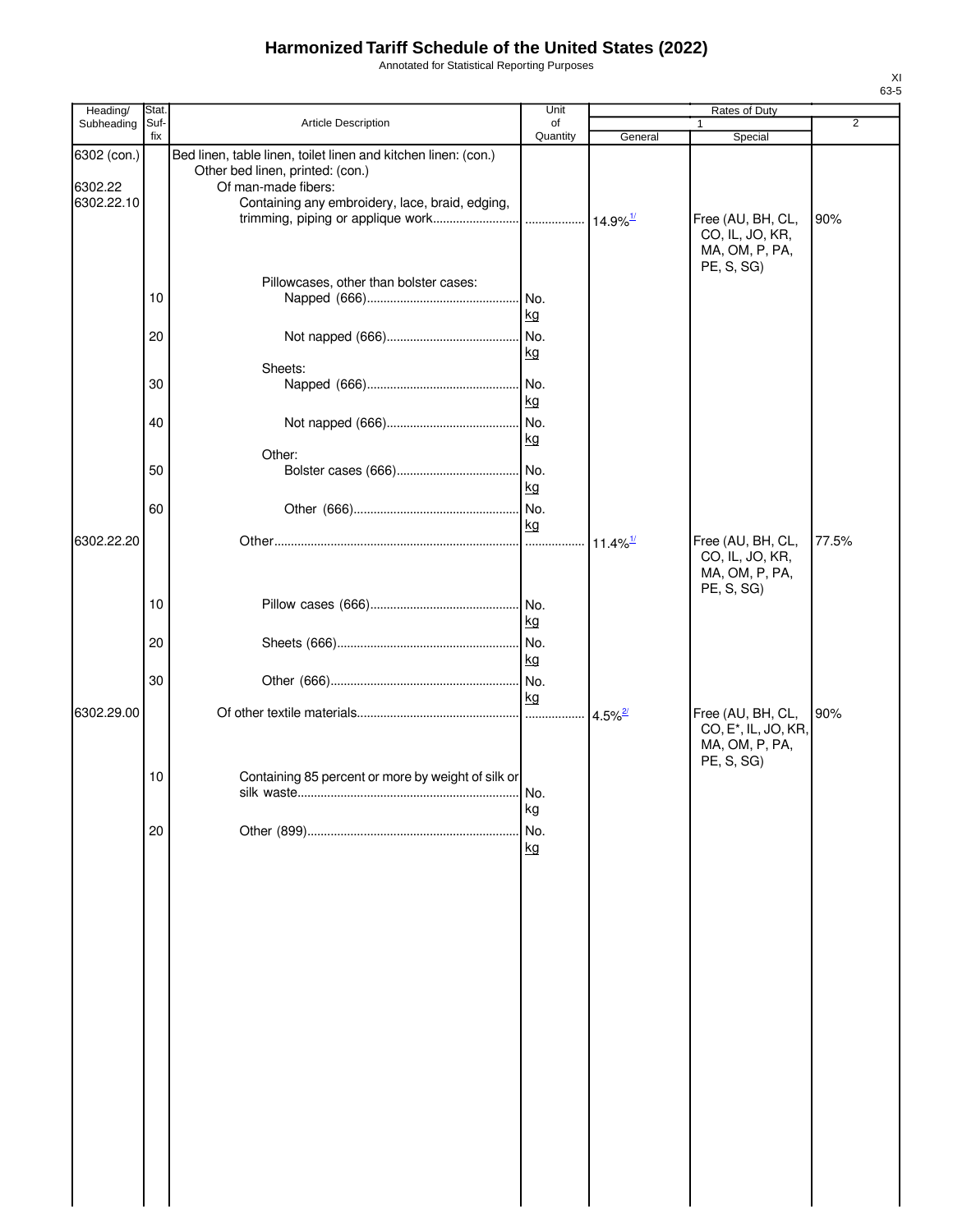Annotated for Statistical Reporting Purposes

| Heading/    | Stat.       |                                                                                       | Unit           |              | Rates of Duty                                   |                |
|-------------|-------------|---------------------------------------------------------------------------------------|----------------|--------------|-------------------------------------------------|----------------|
| Subheading  | Suf-<br>fix | Article Description                                                                   | of<br>Quantity | General      | 1<br>Special                                    | $\overline{2}$ |
| 6302 (con.) |             | Bed linen, table linen, toilet linen and kitchen linen: (con.)<br>Other bed linen:    |                |              |                                                 |                |
| 6302.31     |             | Of cotton:                                                                            |                |              |                                                 |                |
| 6302.31.30  |             | Containing any embroidery, lace, braid, edging,<br>trimming, piping or applique work: |                |              | Free (AU, BH, CL,                               | 90%            |
|             |             |                                                                                       |                |              | CO, IL, JO, KR,<br>MA, OM, P, PA,<br>PE, S, SG) |                |
|             | 10          | Pillowcases, other than bolster cases                                                 |                |              |                                                 |                |
|             |             |                                                                                       | No.<br>kg      |              |                                                 |                |
|             | 20          |                                                                                       | No.            |              |                                                 |                |
|             | 30          |                                                                                       | kg<br>No.      |              |                                                 |                |
|             |             |                                                                                       | kg             |              |                                                 |                |
|             | 40          |                                                                                       | No.            |              |                                                 |                |
|             |             |                                                                                       | kg             |              |                                                 |                |
|             | 50          |                                                                                       | No.<br>kg      |              |                                                 |                |
| 6302.31.50  |             |                                                                                       |                | $20.9%^{27}$ | Free (AU, BH, CL,                               | 90%            |
|             |             |                                                                                       |                |              | CO, IL, JO, KR,<br>MA, OM, P, PA,<br>PE, S, SG) |                |
|             | 10          | Pillowcases, other than bolster cases                                                 | No.            |              |                                                 |                |
|             |             |                                                                                       | kg             |              |                                                 |                |
|             | 20          |                                                                                       | No.            |              |                                                 |                |
|             |             |                                                                                       | kg             |              |                                                 |                |
|             | 30          |                                                                                       | No.<br>kg      |              |                                                 |                |
|             | 40          |                                                                                       | No.            |              |                                                 |                |
|             |             |                                                                                       | kg             |              |                                                 |                |
|             | 50          |                                                                                       | No.<br>kg      |              |                                                 |                |
|             |             |                                                                                       |                |              |                                                 |                |
|             |             |                                                                                       |                |              |                                                 |                |
|             |             |                                                                                       |                |              |                                                 |                |
|             |             |                                                                                       |                |              |                                                 |                |
|             |             |                                                                                       |                |              |                                                 |                |
|             |             |                                                                                       |                |              |                                                 |                |
|             |             |                                                                                       |                |              |                                                 |                |
|             |             |                                                                                       |                |              |                                                 |                |
|             |             |                                                                                       |                |              |                                                 |                |
|             |             |                                                                                       |                |              |                                                 |                |
|             |             |                                                                                       |                |              |                                                 |                |
|             |             |                                                                                       |                |              |                                                 |                |
|             |             |                                                                                       |                |              |                                                 |                |
|             |             |                                                                                       |                |              |                                                 |                |
|             |             |                                                                                       |                |              |                                                 |                |
|             |             |                                                                                       |                |              |                                                 |                |
|             |             |                                                                                       |                |              |                                                 |                |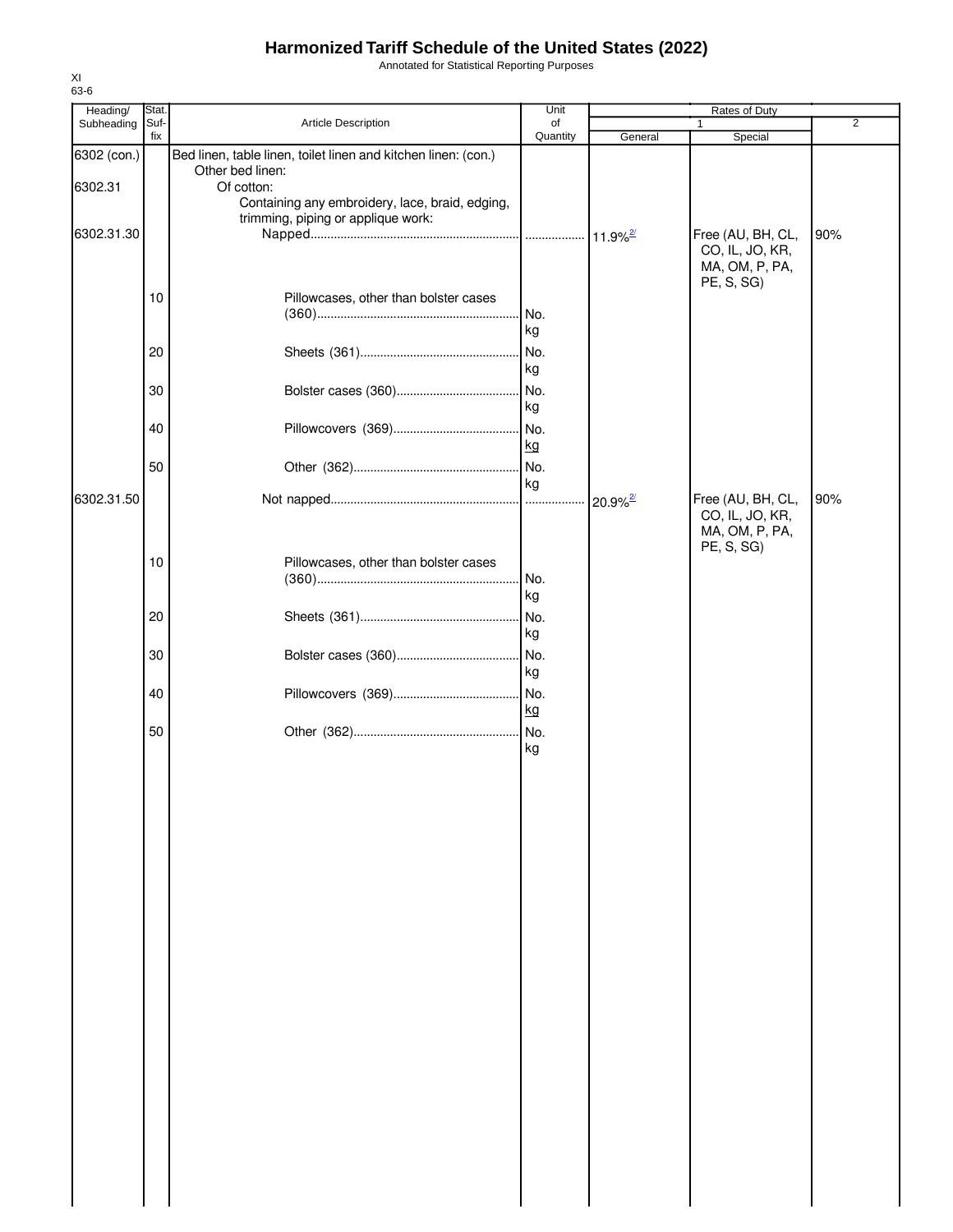Annotated for Statistical Reporting Purposes

| Heading/                         | Stat.       |                                                                                                                | Unit           |                       | Rates of Duty                                                        |                |
|----------------------------------|-------------|----------------------------------------------------------------------------------------------------------------|----------------|-----------------------|----------------------------------------------------------------------|----------------|
| Subheading                       | Suf-<br>fix | Article Description                                                                                            | of<br>Quantity | General               | 1<br>Special                                                         | $\overline{2}$ |
| 6302 (con.)<br>6302.31<br>(con.) |             | Bed linen, table linen, toilet linen and kitchen linen: (con.)<br>Other bed linen: (con.)<br>Of cotton: (con.) |                |                       |                                                                      |                |
| 6302.31.70                       |             | Other:                                                                                                         |                |                       | Free (AU, BH, CL,                                                    | 25%            |
|                                  |             |                                                                                                                |                |                       | CO, IL, JO, KR,<br>MA, OM, P, PA,<br>PE, S, SG)                      |                |
|                                  | 10          | Pillowcases, other than bolster cases                                                                          | No.<br>kg      |                       |                                                                      |                |
|                                  | 20          |                                                                                                                | No.<br>kg      |                       |                                                                      |                |
|                                  | 30          |                                                                                                                | kg             |                       |                                                                      |                |
|                                  | 40          |                                                                                                                | No.<br>kg      |                       |                                                                      |                |
|                                  | 50          |                                                                                                                | No.<br>kg      |                       |                                                                      |                |
| 6302.31.90                       |             |                                                                                                                |                | $6.7\%$ <sup>2/</sup> | Free (AU, BH, CL,<br>CO, IL, JO, KR,<br>MA, OM, P, PA,<br>PE, S, SG) | 25%            |
|                                  | 10          | Pillowcases, other than bolster cases                                                                          | No.<br>kg      |                       |                                                                      |                |
|                                  | 20          |                                                                                                                | No.<br>kg      |                       |                                                                      |                |
|                                  | 30          |                                                                                                                | kg             |                       |                                                                      |                |
|                                  | 40          |                                                                                                                | kg             |                       |                                                                      |                |
|                                  | 50          |                                                                                                                | kg             |                       |                                                                      |                |
|                                  |             |                                                                                                                |                |                       |                                                                      |                |
|                                  |             |                                                                                                                |                |                       |                                                                      |                |
|                                  |             |                                                                                                                |                |                       |                                                                      |                |
|                                  |             |                                                                                                                |                |                       |                                                                      |                |
|                                  |             |                                                                                                                |                |                       |                                                                      |                |
|                                  |             |                                                                                                                |                |                       |                                                                      |                |
|                                  |             |                                                                                                                |                |                       |                                                                      |                |
|                                  |             |                                                                                                                |                |                       |                                                                      |                |
|                                  |             |                                                                                                                |                |                       |                                                                      |                |
|                                  |             |                                                                                                                |                |                       |                                                                      |                |
|                                  |             |                                                                                                                |                |                       |                                                                      |                |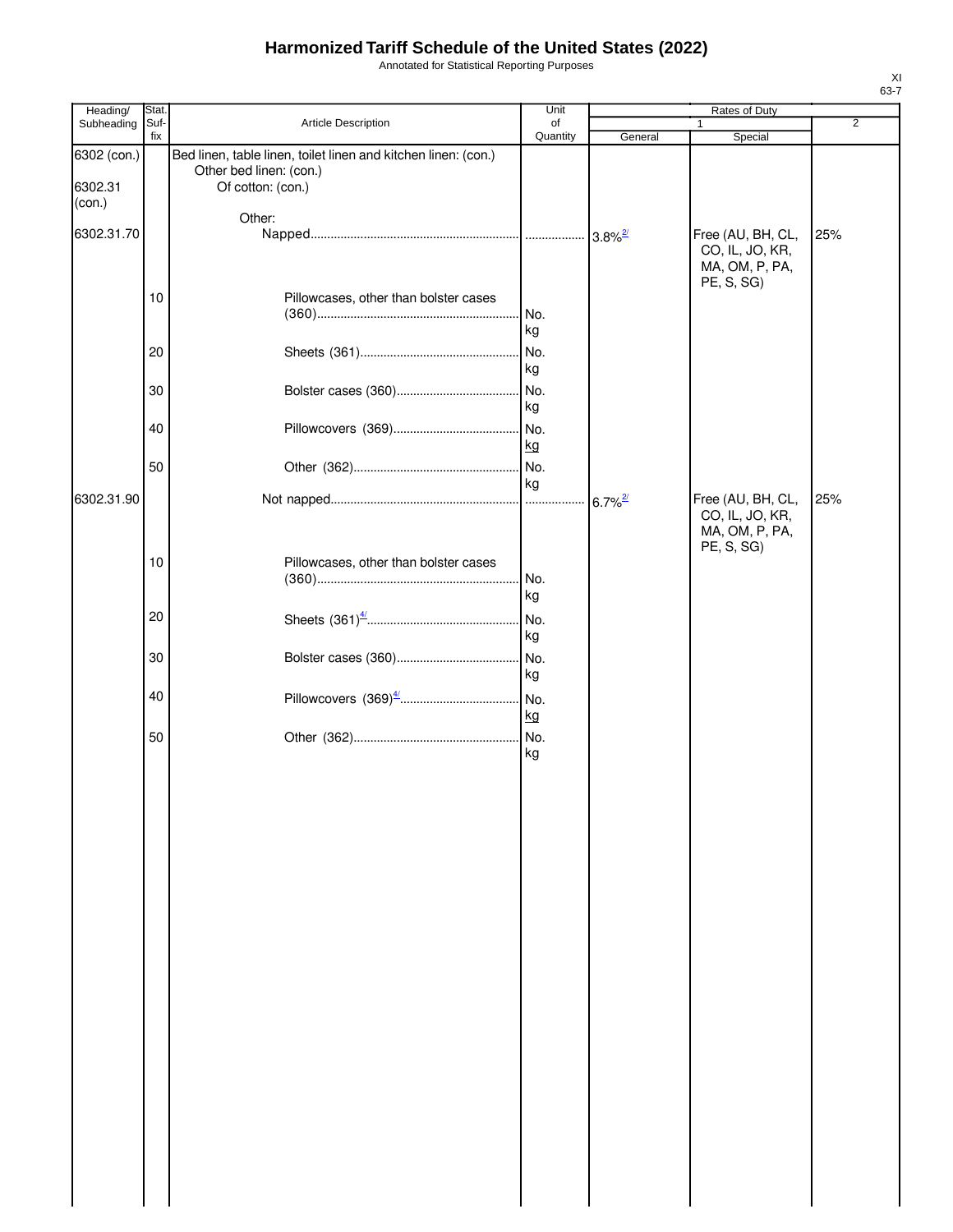Annotated for Statistical Reporting Purposes

| Heading/                             | Stat.       |                                                                                                                                                                     | Unit                   |                        | Rates of Duty                                          |                |
|--------------------------------------|-------------|---------------------------------------------------------------------------------------------------------------------------------------------------------------------|------------------------|------------------------|--------------------------------------------------------|----------------|
| Subheading                           | Suf-<br>fix | Article Description                                                                                                                                                 | of<br>Quantity         | General                | 1<br>Special                                           | $\overline{2}$ |
| 6302 (con.)<br>6302.32<br>6302.32.10 |             | Bed linen, table linen, toilet linen and kitchen linen: (con.)<br>Other bed linen: (con.)<br>Of man-made fibers:<br>Containing any embroidery, lace, braid, edging, |                        |                        | Free (AU, BH, CL,<br>CO, IL, JO, KR,<br>MA, OM, P, PA, | 90%            |
|                                      | 10<br>20    | Pillowcases, other than bolster cases:                                                                                                                              | No.<br>kg<br>No.<br>kg |                        | PE, S, SG)                                             |                |
|                                      | 30          | Sheets:                                                                                                                                                             |                        |                        |                                                        |                |
|                                      | 40          |                                                                                                                                                                     | kg<br>kg               |                        |                                                        |                |
|                                      | 50          | Other:                                                                                                                                                              | kg                     |                        |                                                        |                |
| 6302.32.20                           | 60          |                                                                                                                                                                     | No.<br>kg              | $11.4\%$ <sup>1/</sup> | Free (AU, BH, CL,<br>CO, IL, JO, KR,                   | 77.5%          |
|                                      |             | Pillowcases, other than bolster cases:                                                                                                                              |                        |                        | MA, OM, P, PA,<br>PE, S, SG)                           |                |
|                                      | 10          |                                                                                                                                                                     | No.<br>kg              |                        |                                                        |                |
|                                      | 20          | Sheets:                                                                                                                                                             | No.<br>kg              |                        |                                                        |                |
|                                      | 30          |                                                                                                                                                                     | kg                     |                        |                                                        |                |
|                                      | 40          |                                                                                                                                                                     | No.<br>kg              |                        |                                                        |                |
|                                      | 50          | Other:                                                                                                                                                              | kg                     |                        |                                                        |                |
|                                      | 60          |                                                                                                                                                                     | No.<br>kg              |                        |                                                        |                |
|                                      |             |                                                                                                                                                                     |                        |                        |                                                        |                |
|                                      |             |                                                                                                                                                                     |                        |                        |                                                        |                |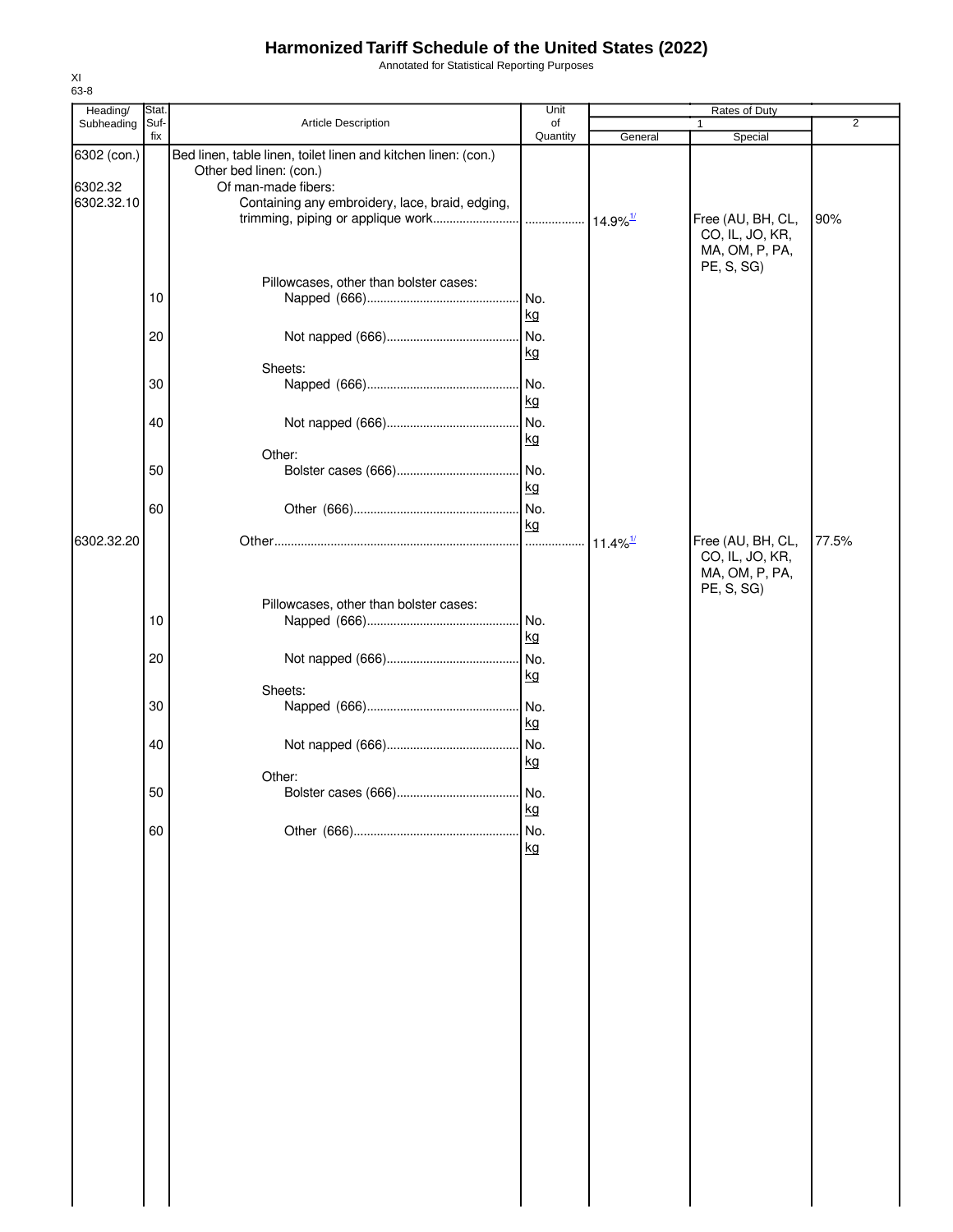Annotated for Statistical Reporting Purposes

| Heading/      | Stat.       |                                                                | Unit           |                       | Rates of Duty                                                           |                |
|---------------|-------------|----------------------------------------------------------------|----------------|-----------------------|-------------------------------------------------------------------------|----------------|
| Subheading    | Suf-<br>fix | Article Description                                            | of<br>Quantity | General               | 1<br>Special                                                            | $\overline{2}$ |
| 6302 (con.)   |             | Bed linen, table linen, toilet linen and kitchen linen: (con.) |                |                       |                                                                         |                |
|               |             | Other bed linen: (con.)                                        |                |                       |                                                                         |                |
| 6302.39.00    |             |                                                                |                |                       | Free (AU, BH, CL,<br>CO, E <sup>*</sup> , IL, JO, KR,<br>MA, OM, P, PA, | 90%            |
|               |             |                                                                |                |                       | PE, S, SG)                                                              |                |
|               | 10          |                                                                | kg             |                       |                                                                         |                |
|               | 20          | Other:                                                         |                |                       |                                                                         |                |
|               |             | Containing 85 percent or more by weight of                     | No.            |                       |                                                                         |                |
|               |             |                                                                | kg             |                       |                                                                         |                |
|               | 30          |                                                                |                |                       |                                                                         |                |
|               |             |                                                                | kg             |                       |                                                                         |                |
| 6302.40       |             | Table linen, knitted or crocheted:                             |                |                       |                                                                         |                |
| 6302.40.10 00 |             |                                                                | kg             |                       | Free (AU, BH, CL,<br>CO, E <sup>*</sup> , IL, JO, KR,                   | 90%            |
|               |             |                                                                |                |                       | MA, OM, P, PA,<br>PE, S, SG)                                            |                |
| 6302.40.20    |             |                                                                |                | $6.8\%$ <sup>2/</sup> | Free (AU, BH, CL,                                                       | 90%            |
|               |             |                                                                |                |                       | CO, E <sup>*</sup> , IL, JO, KR,<br>MA, OM, P, PA,<br>PE, S, SG)        |                |
|               | 10          |                                                                |                |                       |                                                                         |                |
|               |             |                                                                | kg             |                       |                                                                         |                |
|               | 20          |                                                                |                |                       |                                                                         |                |
|               |             |                                                                | kg             |                       |                                                                         |                |
|               |             |                                                                |                |                       |                                                                         |                |
|               |             |                                                                |                |                       |                                                                         |                |
|               |             |                                                                |                |                       |                                                                         |                |
|               |             |                                                                |                |                       |                                                                         |                |
|               |             |                                                                |                |                       |                                                                         |                |
|               |             |                                                                |                |                       |                                                                         |                |
|               |             |                                                                |                |                       |                                                                         |                |
|               |             |                                                                |                |                       |                                                                         |                |
|               |             |                                                                |                |                       |                                                                         |                |
|               |             |                                                                |                |                       |                                                                         |                |
|               |             |                                                                |                |                       |                                                                         |                |
|               |             |                                                                |                |                       |                                                                         |                |
|               |             |                                                                |                |                       |                                                                         |                |
|               |             |                                                                |                |                       |                                                                         |                |
|               |             |                                                                |                |                       |                                                                         |                |
|               |             |                                                                |                |                       |                                                                         |                |
|               |             |                                                                |                |                       |                                                                         |                |
|               |             |                                                                |                |                       |                                                                         |                |
|               |             |                                                                |                |                       |                                                                         |                |
|               |             |                                                                |                |                       |                                                                         |                |
|               |             |                                                                |                |                       |                                                                         |                |
|               |             |                                                                |                |                       |                                                                         |                |
|               |             |                                                                |                |                       |                                                                         |                |
|               |             |                                                                |                |                       |                                                                         |                |
|               |             |                                                                |                |                       |                                                                         |                |
|               |             |                                                                |                |                       |                                                                         |                |
|               |             |                                                                |                |                       |                                                                         |                |
|               |             |                                                                |                |                       |                                                                         |                |
|               |             |                                                                |                |                       |                                                                         |                |
|               |             |                                                                |                |                       |                                                                         |                |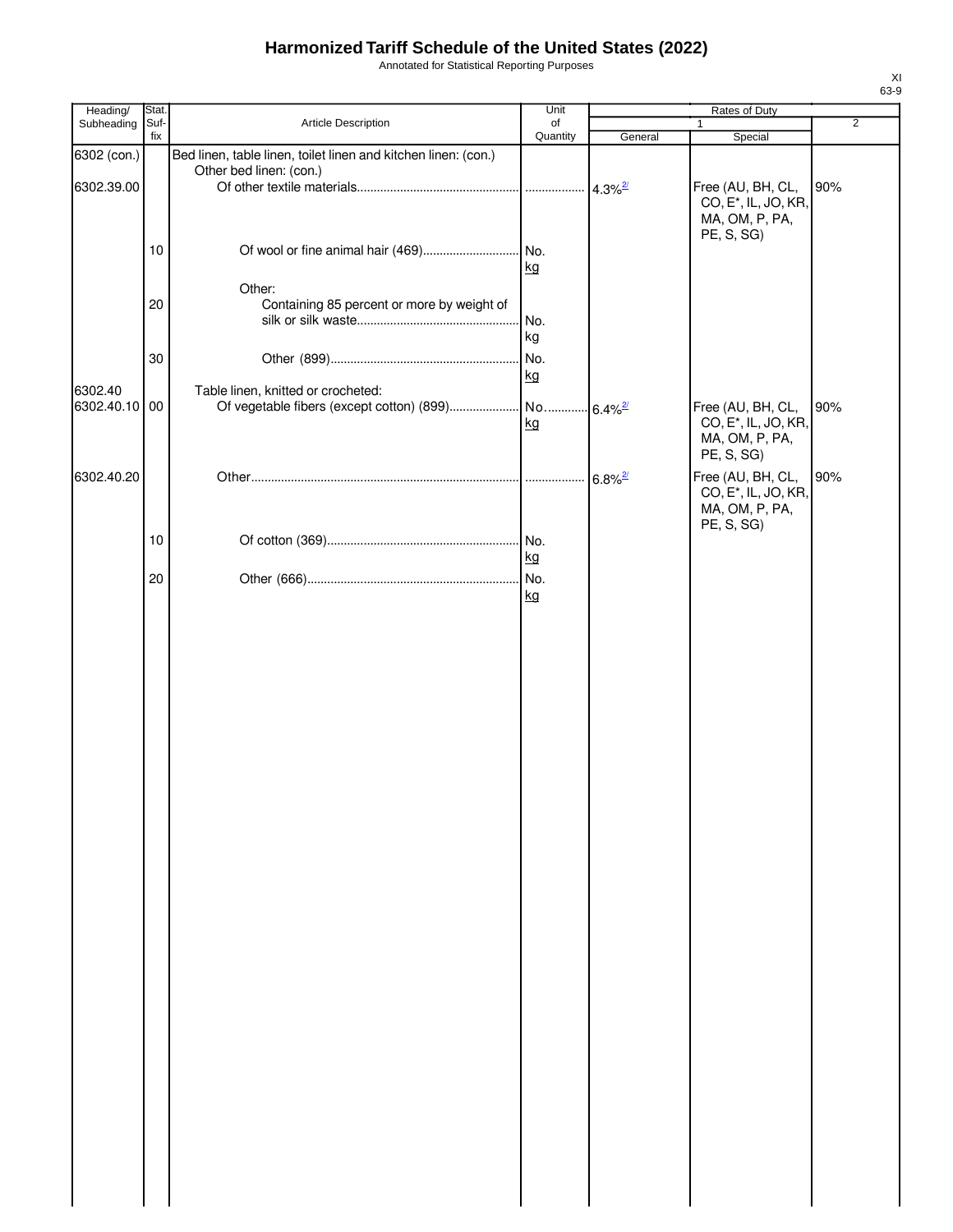Annotated for Statistical Reporting Purposes

| Heading/      | Stat. |                                                                | Unit                   |                        | Rates of Duty     |                |
|---------------|-------|----------------------------------------------------------------|------------------------|------------------------|-------------------|----------------|
| Subheading    | Suf-  | Article Description                                            | of                     |                        | 1                 | $\overline{2}$ |
|               | fix   |                                                                | Quantity               | General                | Special           |                |
| 6302 (con.)   |       | Bed linen, table linen, toilet linen and kitchen linen: (con.) |                        |                        |                   |                |
|               |       | Other table linen:                                             |                        |                        |                   |                |
| 6302.51       |       | Of cotton:                                                     |                        |                        |                   |                |
|               |       | Tablecloths and napkins:                                       |                        |                        |                   |                |
| 6302.51.10 00 |       |                                                                | No 6.1% <sup>1/</sup>  |                        | Free (AU, BH, CL, | 30%            |
|               |       |                                                                | kg                     |                        | CO, IL, JO, KR,   |                |
|               |       |                                                                |                        |                        | MA, OM, P, PA,    |                |
|               |       |                                                                |                        |                        | PE, S, SG)        |                |
|               |       | Other:                                                         |                        |                        |                   |                |
| 6302.51.20 00 |       |                                                                | No  4.8% <sup>27</sup> |                        | Free (AU, BH, CL, | 30%            |
|               |       |                                                                | kg                     |                        | CO, IL, JO, KR,   |                |
|               |       |                                                                |                        |                        | MA, OM, P, PA,    |                |
|               |       |                                                                |                        |                        | PE, S, SG)        |                |
|               |       |                                                                |                        |                        |                   |                |
| 6302.51.30 00 |       |                                                                | No 5.8% <sup>2/</sup>  |                        | Free (AU, BH, CL, | 40%            |
|               |       |                                                                | kg                     |                        | CO, IL, JO, KR,   |                |
|               |       |                                                                |                        |                        | MA, OM, P, PA,    |                |
|               |       |                                                                |                        |                        | PE, S, SG)        |                |
| 6302.51.40 00 |       |                                                                | No                     | $-6.3\%$ <sup>2/</sup> | Free (AU, BH, CL, | 40%            |
|               |       |                                                                | kg                     |                        | CO, IL, JO, KR,   |                |
|               |       |                                                                |                        |                        | MA, OM, P, PA,    |                |
|               |       |                                                                |                        |                        | PE, S, SG)        |                |
| 6302.53.00    |       |                                                                |                        |                        | Free (AU, BH, CL, | 90%            |
|               |       |                                                                |                        |                        | CO, IL, JO, KR,   |                |
|               |       |                                                                |                        |                        | MA, OM, P, PA,    |                |
|               |       |                                                                |                        |                        | PE, S, SG)        |                |
|               |       | Tablecloths and napkins:                                       |                        |                        |                   |                |
|               | 10    |                                                                | . No.                  |                        |                   |                |
|               |       |                                                                | kg                     |                        |                   |                |
|               |       |                                                                |                        |                        |                   |                |
|               | 20    |                                                                | No.                    |                        |                   |                |
|               |       |                                                                | kg                     |                        |                   |                |
|               | 30    |                                                                | No.                    |                        |                   |                |
|               |       |                                                                | kg                     |                        |                   |                |
|               |       |                                                                |                        |                        |                   |                |
|               |       |                                                                |                        |                        |                   |                |
|               |       |                                                                |                        |                        |                   |                |
|               |       |                                                                |                        |                        |                   |                |
|               |       |                                                                |                        |                        |                   |                |
|               |       |                                                                |                        |                        |                   |                |
|               |       |                                                                |                        |                        |                   |                |
|               |       |                                                                |                        |                        |                   |                |
|               |       |                                                                |                        |                        |                   |                |
|               |       |                                                                |                        |                        |                   |                |
|               |       |                                                                |                        |                        |                   |                |
|               |       |                                                                |                        |                        |                   |                |
|               |       |                                                                |                        |                        |                   |                |
|               |       |                                                                |                        |                        |                   |                |
|               |       |                                                                |                        |                        |                   |                |
|               |       |                                                                |                        |                        |                   |                |
|               |       |                                                                |                        |                        |                   |                |
|               |       |                                                                |                        |                        |                   |                |
|               |       |                                                                |                        |                        |                   |                |
|               |       |                                                                |                        |                        |                   |                |
|               |       |                                                                |                        |                        |                   |                |
|               |       |                                                                |                        |                        |                   |                |
|               |       |                                                                |                        |                        |                   |                |
|               |       |                                                                |                        |                        |                   |                |
|               |       |                                                                |                        |                        |                   |                |
|               |       |                                                                |                        |                        |                   |                |
|               |       |                                                                |                        |                        |                   |                |
|               |       |                                                                |                        |                        |                   |                |
|               |       |                                                                |                        |                        |                   |                |
|               |       |                                                                |                        |                        |                   |                |
|               |       |                                                                |                        |                        |                   |                |
|               |       |                                                                |                        |                        |                   |                |
|               |       |                                                                |                        |                        |                   |                |
|               |       |                                                                |                        |                        |                   |                |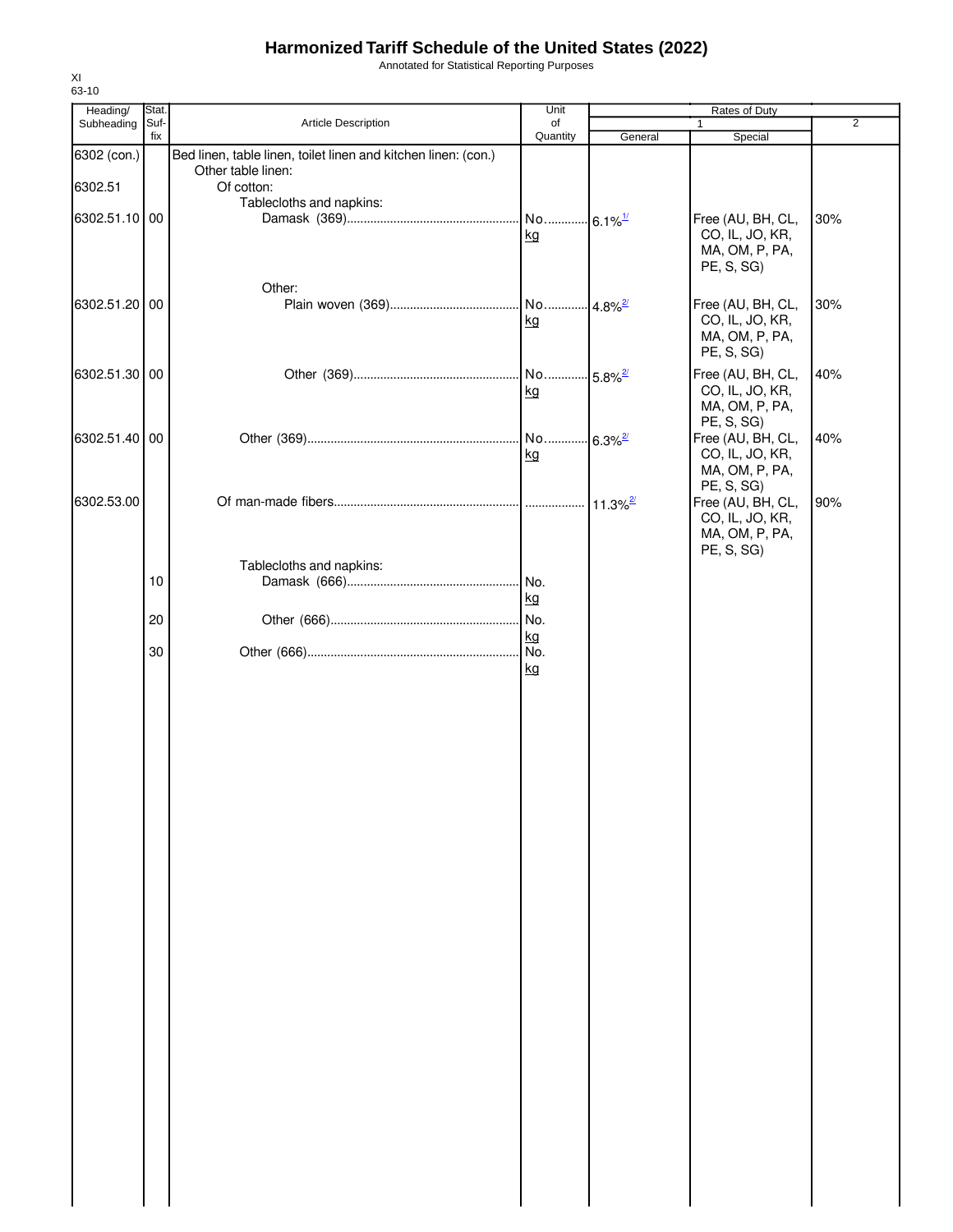Annotated for Statistical Reporting Purposes

| Heading/               | Stat.       |                                                                                                                                        | Unit            |         | Rates of Duty                                                                         |     |
|------------------------|-------------|----------------------------------------------------------------------------------------------------------------------------------------|-----------------|---------|---------------------------------------------------------------------------------------|-----|
| Subheading             | Suf-<br>fix | Article Description                                                                                                                    | of<br>Quantity  | General | 1<br>Special                                                                          | 2   |
| 6302 (con.)<br>6302.59 |             | Bed linen, table linen, toilet linen and kitchen linen: (con.)<br>Other table linen: (con.)<br>Of other textile materials:<br>Of flax: |                 |         |                                                                                       |     |
| 6302.59.10             |             |                                                                                                                                        |                 |         | Free (AU, BH, CL,<br>CO, E <sup>*</sup> , IL, JO, KR,<br>MA, OM, P, PA,<br>PE, S, SG) | 90% |
|                        | 10          |                                                                                                                                        | kg              |         |                                                                                       |     |
| 6302.59.20 00          | 20          |                                                                                                                                        | kg              |         |                                                                                       | 90% |
|                        |             |                                                                                                                                        | kg              |         |                                                                                       |     |
| 6302.59.30             |             |                                                                                                                                        |                 |         | Free (AU, BH, CL,<br>CO, E <sup>*</sup> , IL, JO, KR,<br>MA, OM, P, PA,<br>PE, S, SG) | 90% |
|                        | 10          | Containing 85 percent or more by weight of                                                                                             | No.<br>kg       |         |                                                                                       |     |
|                        | 20          |                                                                                                                                        | No.<br>kg       |         |                                                                                       |     |
| 6302.60.00             |             | Toilet linen and kitchen linen, of terry toweling or similar                                                                           |                 |         | Free (AU, BH, CL,<br>CO, IL, JO, KR,<br>MA, OM, P, PA,<br>PE, S, SG)                  | 40% |
|                        |             | Towels:                                                                                                                                |                 |         |                                                                                       |     |
|                        | 10          |                                                                                                                                        | kg              |         |                                                                                       |     |
|                        | 20          |                                                                                                                                        |                 |         |                                                                                       |     |
|                        | 30          |                                                                                                                                        | kg<br><u>kg</u> |         |                                                                                       |     |
|                        |             |                                                                                                                                        |                 |         |                                                                                       |     |
|                        |             |                                                                                                                                        |                 |         |                                                                                       |     |
|                        |             |                                                                                                                                        |                 |         |                                                                                       |     |
|                        |             |                                                                                                                                        |                 |         |                                                                                       |     |
|                        |             |                                                                                                                                        |                 |         |                                                                                       |     |
|                        |             |                                                                                                                                        |                 |         |                                                                                       |     |
|                        |             |                                                                                                                                        |                 |         |                                                                                       |     |
|                        |             |                                                                                                                                        |                 |         |                                                                                       |     |
|                        |             |                                                                                                                                        |                 |         |                                                                                       |     |
|                        |             |                                                                                                                                        |                 |         |                                                                                       |     |
|                        |             |                                                                                                                                        |                 |         |                                                                                       |     |
|                        |             |                                                                                                                                        |                 |         |                                                                                       |     |
|                        |             |                                                                                                                                        |                 |         |                                                                                       |     |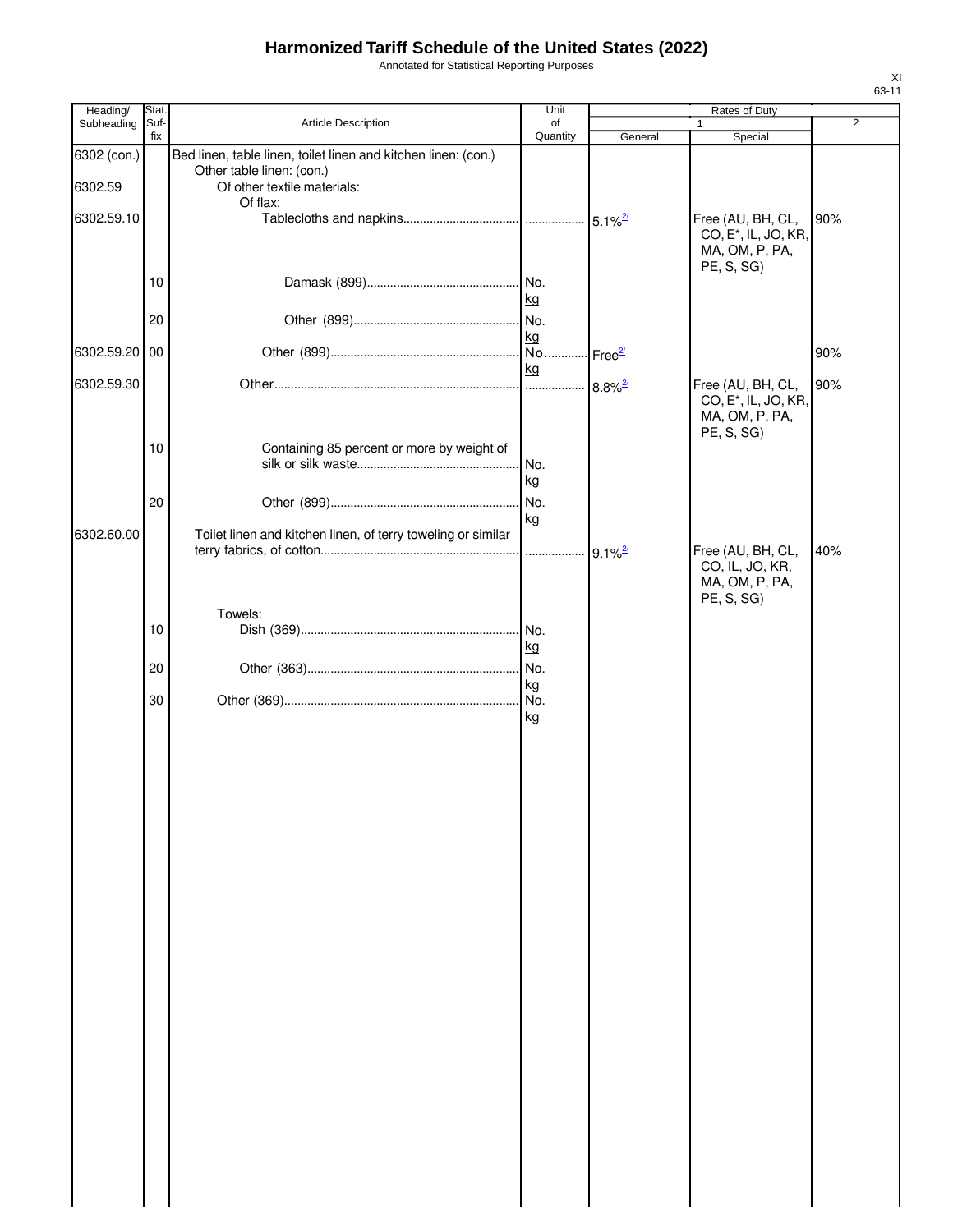Annotated for Statistical Reporting Purposes

| Heading/              | Stat.       |                                                                | Unit                  |                        | Rates of Duty                                         |     |
|-----------------------|-------------|----------------------------------------------------------------|-----------------------|------------------------|-------------------------------------------------------|-----|
| Subheading            | Suf-<br>fix | Article Description                                            | of<br>Quantity        |                        |                                                       | 2   |
|                       |             | Bed linen, table linen, toilet linen and kitchen linen: (con.) |                       | General                | Special                                               |     |
| 6302 (con.)           |             | Other:                                                         |                       |                        |                                                       |     |
| 6302.91.00            |             |                                                                |                       | $9.2\%$ <sup>7/</sup>  | Free (AU, BH, CL,                                     | 40% |
|                       |             |                                                                |                       |                        | CO, IL, JO, KR,                                       |     |
|                       |             |                                                                |                       |                        | MA, OM, P, PA,                                        |     |
|                       |             |                                                                |                       |                        | PE, S, SG)                                            |     |
|                       |             | Of pile or tufted construction:<br>Towels:                     |                       |                        |                                                       |     |
|                       | 05          |                                                                | No.                   |                        |                                                       |     |
|                       |             |                                                                | kg                    |                        |                                                       |     |
|                       | 15          |                                                                | No.                   |                        |                                                       |     |
|                       |             |                                                                | kg                    |                        |                                                       |     |
|                       | 25          |                                                                | No.                   |                        |                                                       |     |
|                       |             |                                                                | kg                    |                        |                                                       |     |
|                       |             | Other:                                                         |                       |                        |                                                       |     |
|                       |             | Towels:                                                        |                       |                        |                                                       |     |
|                       | 35          | Jacquard figured (363)                                         | .l No.                |                        |                                                       |     |
|                       |             |                                                                | kg                    |                        |                                                       |     |
|                       |             | Other:                                                         |                       |                        |                                                       |     |
|                       | 45          |                                                                | No.                   |                        |                                                       |     |
|                       |             |                                                                | kg                    |                        |                                                       |     |
|                       | 50          |                                                                | No.                   |                        |                                                       |     |
|                       |             |                                                                | kg                    |                        |                                                       |     |
|                       | 60          |                                                                | I No.                 |                        |                                                       |     |
|                       |             |                                                                | kg                    |                        |                                                       |     |
| 6302.93<br>6302.93.10 | 00          | Of man-made fibers:                                            |                       |                        | Free (AU, BH, CL,                                     | 78% |
|                       |             |                                                                | kg                    |                        | CO, IL, JO, KR,                                       |     |
|                       |             |                                                                |                       |                        | MA, OM, P, PA,                                        |     |
|                       |             |                                                                |                       |                        | PE, S, SG)                                            |     |
| 6302.93.20 00         |             |                                                                | No                    | $.9.9\%$ <sup>8/</sup> | Free (AU, BH, CL,                                     | 90% |
|                       |             |                                                                | <u>kg</u>             |                        | CO, IL, JO, KR,                                       |     |
|                       |             |                                                                |                       |                        | MA, OM, P, PA,                                        |     |
|                       |             |                                                                |                       |                        | PE, S, SG)                                            |     |
| 6302.99               |             | Of other textile materials:                                    |                       |                        |                                                       |     |
| 6302.99.10 00         |             | Containing 85 percent or more by weight of silk or             |                       |                        |                                                       |     |
|                       |             |                                                                | No 2.7% <sup>2/</sup> |                        | Free (A, AU, BH, CL, 90%                              |     |
|                       |             |                                                                | kg                    |                        | CO, D, E, IL, JO,<br>KR, MA, OM, P,                   |     |
|                       |             |                                                                |                       |                        | PA, PE, S, SG)                                        |     |
|                       |             |                                                                |                       |                        |                                                       |     |
| 6302.99.15            |             |                                                                |                       | Free <sup>27</sup>     |                                                       | 40% |
|                       | 10          |                                                                | No.                   |                        |                                                       |     |
|                       |             |                                                                | kg                    |                        |                                                       |     |
|                       | 20          |                                                                | No.                   |                        |                                                       |     |
|                       |             |                                                                | kg                    |                        |                                                       |     |
| 6302.99.20            | 00          |                                                                | No.<br>kg             | $8.4\%$ <sup>7/</sup>  | Free (AU, BH, CL,<br>CO, E <sup>*</sup> , IL, JO, KR, | 90% |
|                       |             |                                                                |                       |                        | MA, OM, P, PA,                                        |     |
|                       |             |                                                                |                       |                        | PE, S, SG)                                            |     |
|                       |             |                                                                |                       |                        |                                                       |     |
|                       |             |                                                                |                       |                        |                                                       |     |
|                       |             |                                                                |                       |                        |                                                       |     |
|                       |             |                                                                |                       |                        |                                                       |     |
|                       |             |                                                                |                       |                        |                                                       |     |
|                       |             |                                                                |                       |                        |                                                       |     |
|                       |             |                                                                |                       |                        |                                                       |     |
|                       |             |                                                                |                       |                        |                                                       |     |
|                       |             |                                                                |                       |                        |                                                       |     |
|                       |             |                                                                |                       |                        |                                                       |     |
|                       |             |                                                                |                       |                        |                                                       |     |
|                       |             |                                                                |                       |                        |                                                       |     |
|                       |             |                                                                |                       |                        |                                                       |     |
|                       |             |                                                                |                       |                        |                                                       |     |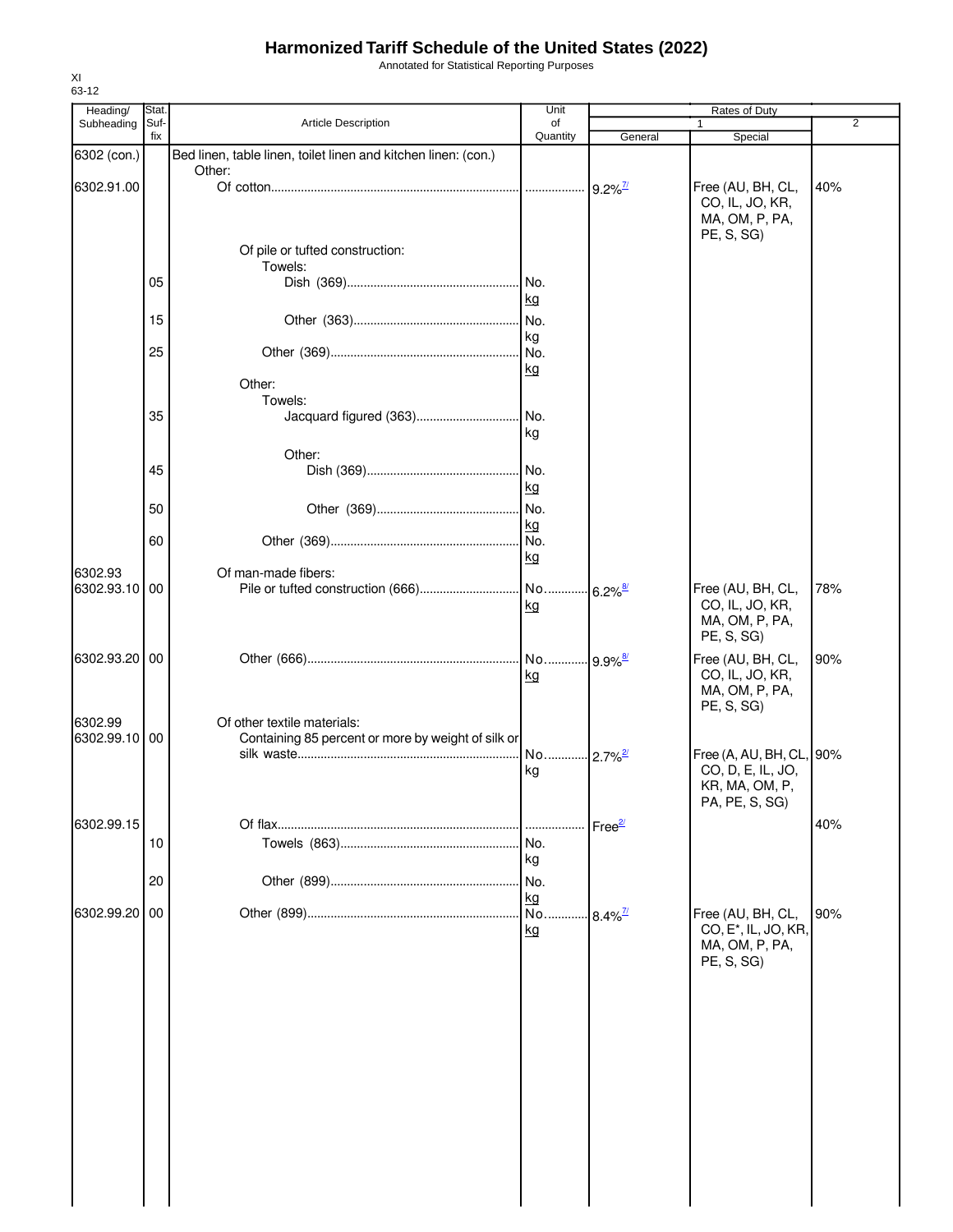Annotated for Statistical Reporting Purposes

| Heading/                 | Stat.       |                                                                                                       | Unit           | Rates of Duty |                                                                                       |                |  |
|--------------------------|-------------|-------------------------------------------------------------------------------------------------------|----------------|---------------|---------------------------------------------------------------------------------------|----------------|--|
| Subheading               | Suf-<br>fix | Article Description                                                                                   | of<br>Quantity | General       | $\mathbf{1}$<br>Special                                                               | $\overline{2}$ |  |
| 6303                     |             | Curtains (including drapes) and interior blinds; curtain or bed<br>valances:<br>Knitted or crocheted: |                |               |                                                                                       |                |  |
| 6303.12.00               |             |                                                                                                       |                |               | Free (AU, BH, CL,<br>CO, IL, JO, KR,<br>MA, OM, P, PA,<br>PE, S, SG)                  | 90%            |  |
|                          | 10          | Window shades and window blinds (666) No.                                                             | kg             |               |                                                                                       |                |  |
|                          | 90          |                                                                                                       | kg             |               |                                                                                       |                |  |
| 6303.19<br>6303.19.11 00 |             | Of other textile materials:                                                                           | kg             |               | Free (AU, BH, CL,<br>CO, IL, JO, KR,<br>MA, OM, P, PA,<br>PE, S, SG)                  | 90%            |  |
| 6303.19.21               |             |                                                                                                       |                |               | Free (AU, BH, CL,<br>CO, E <sup>*</sup> , IL, JO, KR,<br>MA, OM, P, PA,<br>PE, S, SG) | 90%            |  |
|                          | 10          |                                                                                                       | kg             |               |                                                                                       |                |  |
|                          | 20          |                                                                                                       | kg             |               |                                                                                       |                |  |
|                          |             |                                                                                                       |                |               |                                                                                       |                |  |
|                          |             |                                                                                                       |                |               |                                                                                       |                |  |
|                          |             |                                                                                                       |                |               |                                                                                       |                |  |
|                          |             |                                                                                                       |                |               |                                                                                       |                |  |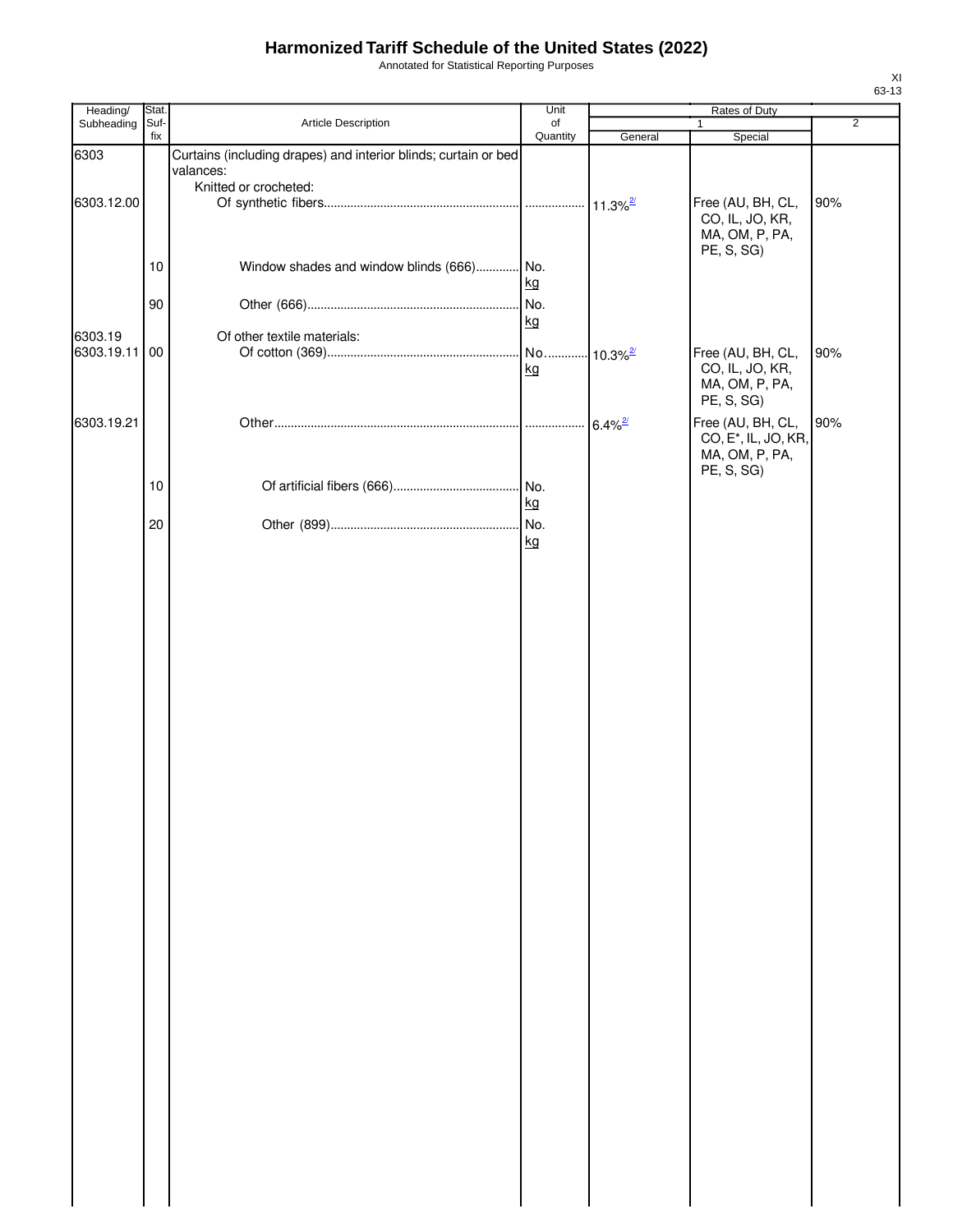Annotated for Statistical Reporting Purposes

| Heading/                 | Stat.       |                                                                                     | Unit             |                        | Rates of Duty                                                                         |                |
|--------------------------|-------------|-------------------------------------------------------------------------------------|------------------|------------------------|---------------------------------------------------------------------------------------|----------------|
| Subheading               | Suf-<br>fix | Article Description                                                                 | of<br>Quantity   | General                | $\mathbf{1}$<br>Special                                                               | $\overline{2}$ |
| 6303 (con.)              |             | Curtains (including drapes) and interior blinds; curtain or bed<br>valances: (con.) |                  |                        |                                                                                       |                |
| 6303.91.00               |             | Other:                                                                              |                  | $10.3\%$ <sup>2/</sup> | Free (AU, BH, CL,<br>CO, IL, JO, KR,<br>MA, OM, P, PA,<br>PE, S, SG)                  | 90%            |
|                          | 10          | Window curtains (including drapes) and window                                       | No.<br>kg        |                        |                                                                                       |                |
|                          | 20          |                                                                                     | kg               |                        |                                                                                       |                |
| 6303.92<br>6303.92.10 00 |             | Of synthetic fibers:<br>Made up from fabrics described in subheading                | kg               |                        | Free (AU, BH, CL,<br>CO, IL, JO, KR,<br>MA, OM, P, PA,<br>PE, S, SG)                  | 90%            |
| 6303.92.20               |             |                                                                                     |                  | $11.3\%$ <sup>2/</sup> | Free (AU, BH, CL,<br>CO, IL, JO, KR,<br>MA, OM, P, PA,<br>PE, S, SG)                  | 90%            |
|                          | 10          | Window curtains (including drapes) and<br>Other:                                    | No.<br>kg        |                        |                                                                                       |                |
|                          | 30          | Window shades and window blinds                                                     | No.<br>kg        |                        |                                                                                       |                |
|                          | 50          |                                                                                     | kg               |                        |                                                                                       |                |
| 6303.99.00               |             |                                                                                     |                  | $11.3\%$ <sup>7/</sup> | Free (AU, BH, CL,<br>CO, E <sup>*</sup> , IL, JO, KR,<br>MA, OM, P, PA,<br>PE, S, SG) | 90%            |
|                          | 10          |                                                                                     | kg               |                        |                                                                                       |                |
|                          | 30          | Other:<br>Containing 85 percent or more by weight of                                | No.<br>kg        |                        |                                                                                       |                |
|                          | 60          |                                                                                     | No.<br><u>kg</u> |                        |                                                                                       |                |
|                          |             |                                                                                     |                  |                        |                                                                                       |                |
|                          |             |                                                                                     |                  |                        |                                                                                       |                |
|                          |             |                                                                                     |                  |                        |                                                                                       |                |
|                          |             |                                                                                     |                  |                        |                                                                                       |                |
|                          |             |                                                                                     |                  |                        |                                                                                       |                |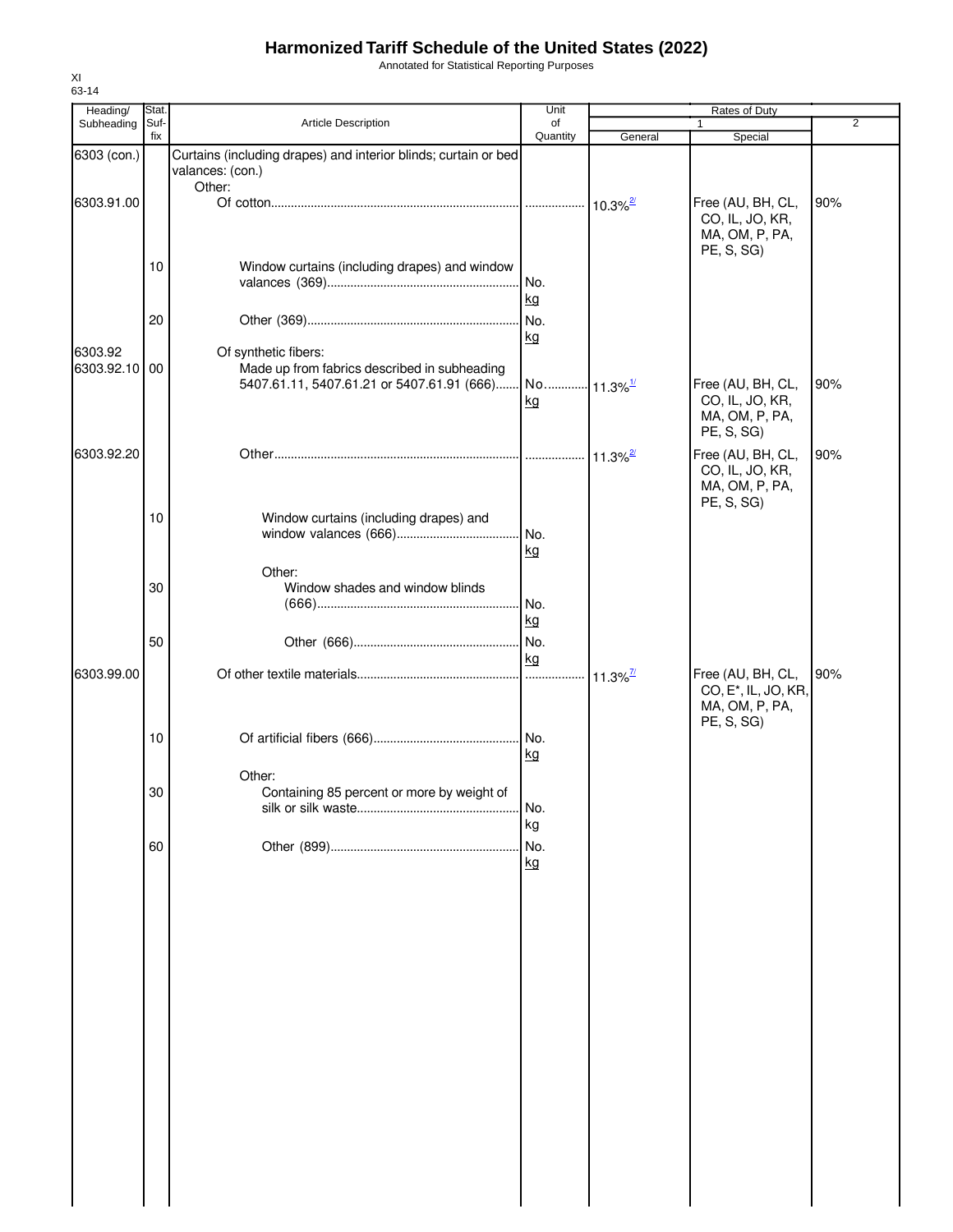Annotated for Statistical Reporting Purposes

| Heading/      | Stat. |                                                             | Unit     | Rates of Duty          |                                   |                |  |
|---------------|-------|-------------------------------------------------------------|----------|------------------------|-----------------------------------|----------------|--|
| Subheading    | Suf-  | Article Description                                         | of       |                        | $\mathbf{1}$                      | $\overline{2}$ |  |
|               | fix   |                                                             | Quantity | General                | Special                           |                |  |
| 6304          |       | Other furnishing articles, excluding those of heading 9404: |          |                        |                                   |                |  |
| 6304.11       |       | Bedspreads:<br>Knitted or crocheted:                        |          |                        |                                   |                |  |
| 6304.11.10 00 |       |                                                             | No       | $12\%$ <sup>2/</sup>   | Free (AU, BH, CL,                 | 90%            |  |
|               |       |                                                             | kg       |                        | CO, IL, JO, KR,                   |                |  |
|               |       |                                                             |          |                        | MA, OM, P, PA,                    |                |  |
|               |       |                                                             |          |                        | PE, S, SG)                        |                |  |
|               |       |                                                             |          |                        |                                   |                |  |
| 6304.11.20 00 |       |                                                             |          | $6.5\%$ <sup>1/</sup>  | Free (AU, BH, CL,                 | 77.5%          |  |
|               |       |                                                             | kg       |                        | CO, IL, JO, KR,<br>MA, OM, P, PA, |                |  |
|               |       |                                                             |          |                        | PE, S, SG)                        |                |  |
|               |       |                                                             |          |                        |                                   |                |  |
| 6304.11.30 00 |       |                                                             | No       | $-5.9\%$ <sup>1/</sup> | Free (AU, BH, CL,                 | 90%            |  |
|               |       |                                                             | kg       |                        | CO, E <sup>*</sup> , IL, JO, KR,  |                |  |
|               |       |                                                             |          |                        | MA, OM, P, PA,<br>PE, S, SG)      |                |  |
|               |       |                                                             |          |                        |                                   |                |  |
|               |       |                                                             |          |                        |                                   |                |  |
|               |       |                                                             |          |                        |                                   |                |  |
|               |       |                                                             |          |                        |                                   |                |  |
|               |       |                                                             |          |                        |                                   |                |  |
|               |       |                                                             |          |                        |                                   |                |  |
|               |       |                                                             |          |                        |                                   |                |  |
|               |       |                                                             |          |                        |                                   |                |  |
|               |       |                                                             |          |                        |                                   |                |  |
|               |       |                                                             |          |                        |                                   |                |  |
|               |       |                                                             |          |                        |                                   |                |  |
|               |       |                                                             |          |                        |                                   |                |  |
|               |       |                                                             |          |                        |                                   |                |  |
|               |       |                                                             |          |                        |                                   |                |  |
|               |       |                                                             |          |                        |                                   |                |  |
|               |       |                                                             |          |                        |                                   |                |  |
|               |       |                                                             |          |                        |                                   |                |  |
|               |       |                                                             |          |                        |                                   |                |  |
|               |       |                                                             |          |                        |                                   |                |  |
|               |       |                                                             |          |                        |                                   |                |  |
|               |       |                                                             |          |                        |                                   |                |  |
|               |       |                                                             |          |                        |                                   |                |  |
|               |       |                                                             |          |                        |                                   |                |  |
|               |       |                                                             |          |                        |                                   |                |  |
|               |       |                                                             |          |                        |                                   |                |  |
|               |       |                                                             |          |                        |                                   |                |  |
|               |       |                                                             |          |                        |                                   |                |  |
|               |       |                                                             |          |                        |                                   |                |  |
|               |       |                                                             |          |                        |                                   |                |  |
|               |       |                                                             |          |                        |                                   |                |  |
|               |       |                                                             |          |                        |                                   |                |  |
|               |       |                                                             |          |                        |                                   |                |  |
|               |       |                                                             |          |                        |                                   |                |  |
|               |       |                                                             |          |                        |                                   |                |  |
|               |       |                                                             |          |                        |                                   |                |  |
|               |       |                                                             |          |                        |                                   |                |  |
|               |       |                                                             |          |                        |                                   |                |  |
|               |       |                                                             |          |                        |                                   |                |  |
|               |       |                                                             |          |                        |                                   |                |  |
|               |       |                                                             |          |                        |                                   |                |  |
|               |       |                                                             |          |                        |                                   |                |  |
|               |       |                                                             |          |                        |                                   |                |  |
|               |       |                                                             |          |                        |                                   |                |  |
|               |       |                                                             |          |                        |                                   |                |  |
|               |       |                                                             |          |                        |                                   |                |  |
|               |       |                                                             |          |                        |                                   |                |  |
|               |       |                                                             |          |                        |                                   |                |  |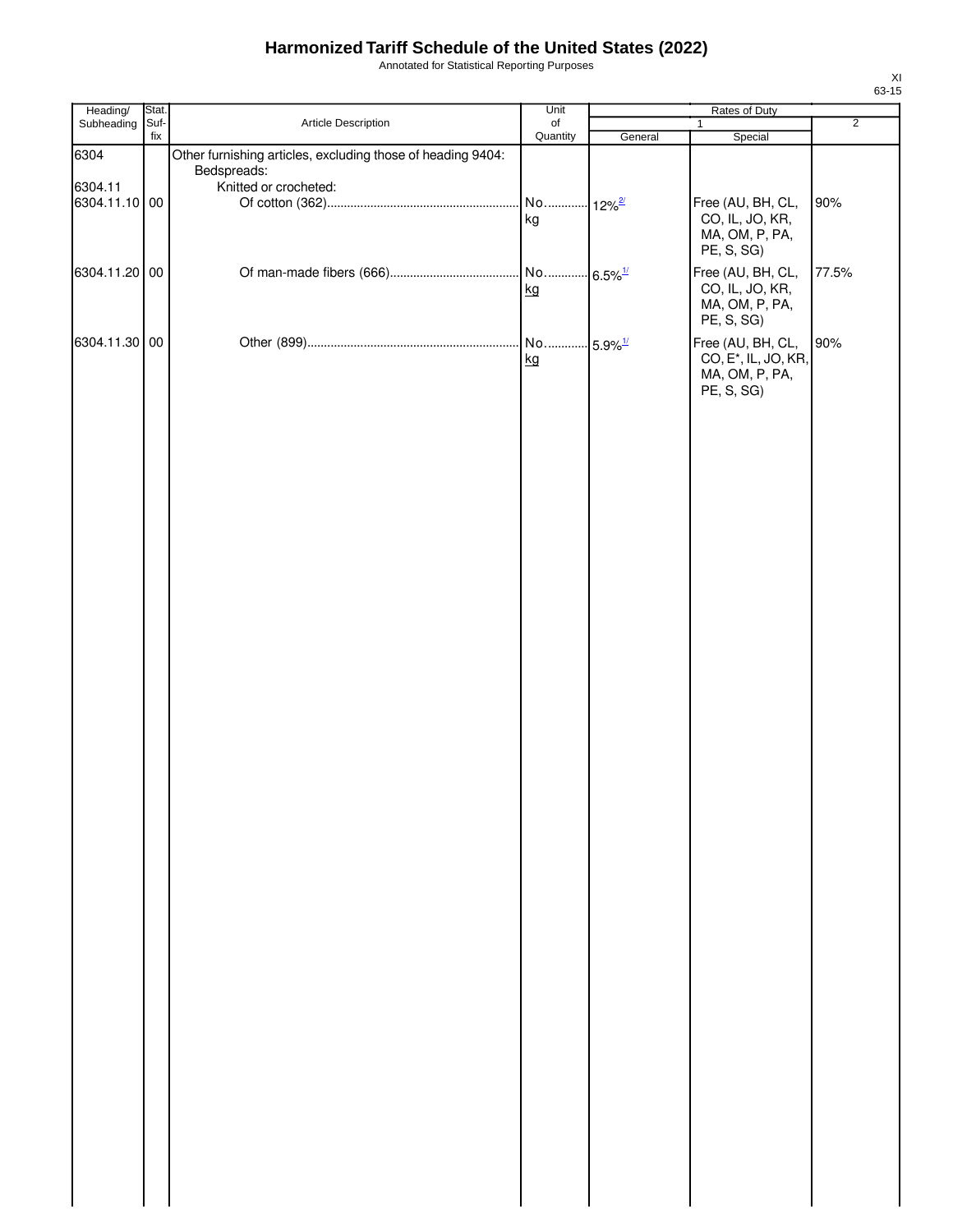Annotated for Statistical Reporting Purposes

| Heading/      | Stat.       |                                                                                                             | Unit                       | Rates of Duty |                                                                                       |                |
|---------------|-------------|-------------------------------------------------------------------------------------------------------------|----------------------------|---------------|---------------------------------------------------------------------------------------|----------------|
| Subheading    | Suf-<br>fix | Article Description                                                                                         | of<br>Quantity             | General       | $\mathbf{1}$<br>Special                                                               | $\overline{2}$ |
| 6304 (con.)   |             | Other furnishing articles, excluding those of heading 9404:<br>(con.)                                       |                            |               |                                                                                       |                |
| 6304.19       |             | Bedspreads: (con.)<br>Other:<br>Of cotton:                                                                  |                            |               |                                                                                       |                |
| 6304.19.05 00 |             | Containing any embroidery, lace, braid,<br>edging, trimming, piping or applique work                        |                            |               |                                                                                       |                |
|               |             |                                                                                                             | No 12% <sup>2/</sup><br>kg |               | Free (AU, BH, CL,<br>CO, IL, JO, KR,<br>MA, OM, P, PA,<br>PE, S, SG)                  | 90%            |
| 6304.19.10 00 |             |                                                                                                             | kg                         |               | Free (AU, BH, CL,<br>CO, IL, JO, KR,<br>MA, OM, P, PA,<br>PE, S, SG)                  | 25%            |
| 6304.19.15 00 |             | Of man-made fibers:<br>Containing any embroidery, lace, braid,<br>edging, trimming, piping or applique work | No 14.9% <sup>1/</sup>     |               | Free (AU, BH, CL,                                                                     | 90%            |
|               |             |                                                                                                             | kg                         |               | CO, IL, JO, KR,<br>MA, OM, P, PA,<br>PE, S, SG)                                       |                |
| 6304.19.20 00 |             |                                                                                                             | kg                         |               | Free (AU, BH, CL,<br>CO, IL, JO, KR,<br>MA, OM, P, PA,<br>PE, S, SG)                  | 77.5%          |
| 6304.19.30    |             |                                                                                                             |                            |               | Free (AU, BH, CL,<br>CO, E <sup>*</sup> , IL, JO, KR,<br>MA, OM, P, PA,<br>PE, S, SG) | 90%            |
|               | 30          | Containing 85 percent or more by weight of                                                                  | kg                         |               |                                                                                       |                |
|               | 40          | Other:<br>Of wool or fine animal hair (469) No.                                                             | kg                         |               |                                                                                       |                |
|               | 60          |                                                                                                             | <u>kg</u>                  |               |                                                                                       |                |
|               |             |                                                                                                             |                            |               |                                                                                       |                |
|               |             |                                                                                                             |                            |               |                                                                                       |                |
|               |             |                                                                                                             |                            |               |                                                                                       |                |
|               |             |                                                                                                             |                            |               |                                                                                       |                |
|               |             |                                                                                                             |                            |               |                                                                                       |                |
|               |             |                                                                                                             |                            |               |                                                                                       |                |
|               |             |                                                                                                             |                            |               |                                                                                       |                |
|               |             |                                                                                                             |                            |               |                                                                                       |                |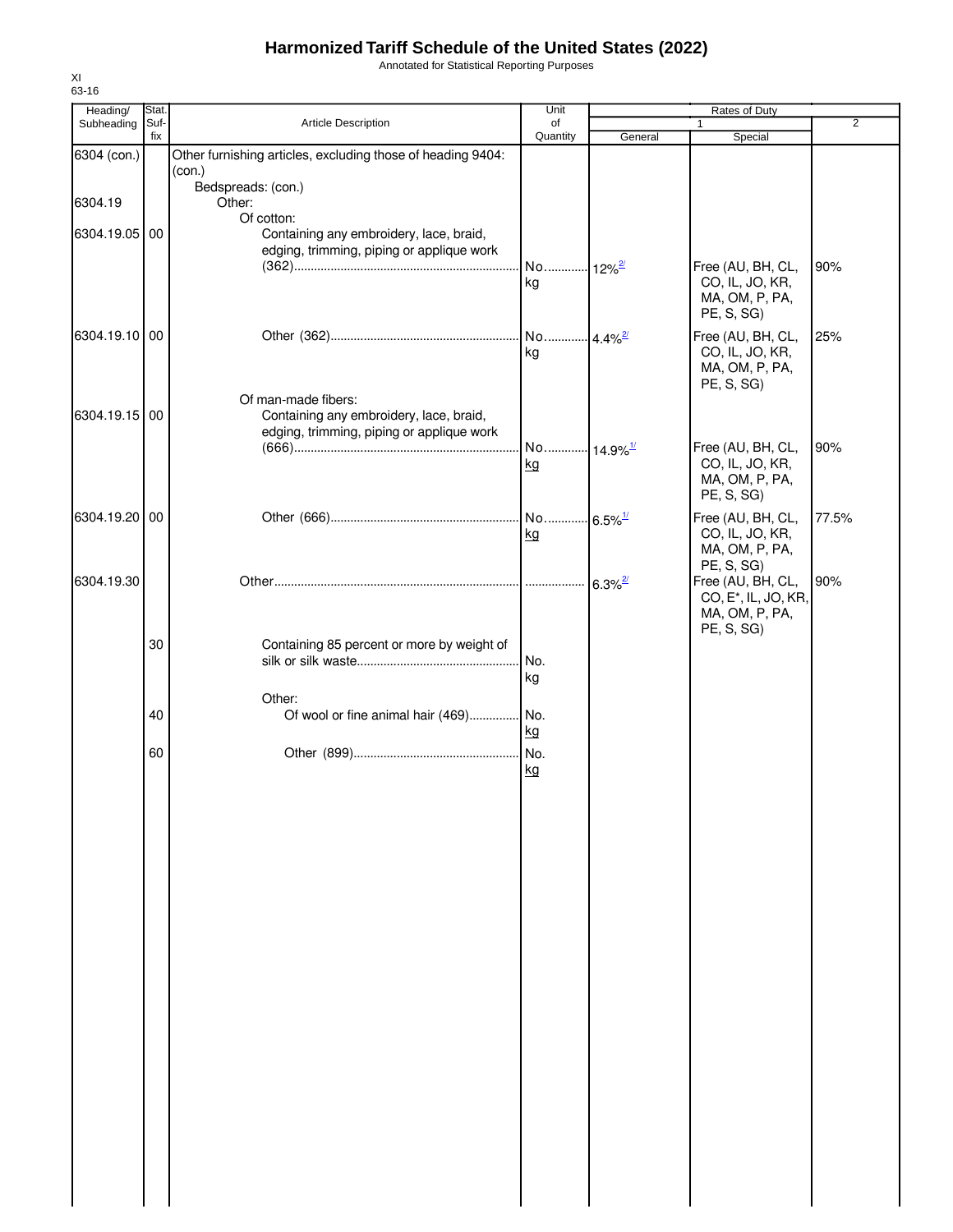Annotated for Statistical Reporting Purposes

| Heading/      | <b>Stat</b> |                                                                   | Unit        |                        | Rates of Duty                                                                         |                |
|---------------|-------------|-------------------------------------------------------------------|-------------|------------------------|---------------------------------------------------------------------------------------|----------------|
| Subheading    | Suf-        | Article Description                                               | of          |                        | 1                                                                                     | $\overline{2}$ |
| 6304 (con.)   | fix         | Other furnishing articles, excluding those of heading 9404:       | Quantity    | General                | Special                                                                               |                |
| 6304.20.00    |             | (con.)<br>Bed nets specified in subheading note 1 to this chapter |             |                        | Free (AU, BH, CL,<br>CO, E <sup>*</sup> , IL, JO, KR,<br>MA, OM, P, PA,<br>PE, S, SG) | 90%            |
|               | 20          |                                                                   | . No.<br>kg |                        |                                                                                       |                |
|               | 40          |                                                                   | No.<br>kg   |                        |                                                                                       |                |
|               |             | Other:                                                            |             |                        |                                                                                       |                |
|               | 50          |                                                                   | kg          |                        |                                                                                       |                |
|               |             | Other:                                                            |             |                        |                                                                                       |                |
|               | 60          | Containing 85 percent or more by weight of                        | No.<br>kg   |                        |                                                                                       |                |
|               | 70          |                                                                   | doz.<br>kg  |                        |                                                                                       |                |
|               |             | Other:                                                            |             |                        |                                                                                       |                |
| 6304.91.01    |             |                                                                   | No<br>kg    | $5.8\%$ <sup>2/</sup>  | Free (AU, BH, CL,<br>CO, E <sup>*</sup> , IL, JO, KR,<br>MA, OM, P, PA,               | 90%            |
|               | 20          |                                                                   | No.<br>kg   |                        | PE, S, SG)                                                                            |                |
|               | 40          |                                                                   | No.<br>kg   |                        |                                                                                       |                |
|               | 50          | Other:                                                            | kg          |                        |                                                                                       |                |
|               | 60          | Other:<br>Containing 85 percent or more by weight                 | No.<br>kg   |                        |                                                                                       |                |
|               | 70          |                                                                   | doz.<br>kg  |                        |                                                                                       |                |
| 6304.92.00 00 |             |                                                                   | kg          |                        | Free (AU, BH, CL,<br>CO, IL, JO, KR,<br>MA, OM, P, PA,<br>PE, S, SG)                  | 40%            |
| 6304.93.00 00 |             | Not knitted or crocheted, of synthetic fibers (666) No            | kg          | $-9.3\%$ <sup>8/</sup> | Free (AU, BH, CL,<br>CO, IL, JO, KR,<br>MA, OM, P, PA,<br>PE, S, SG)                  | 90%            |
|               |             |                                                                   |             |                        |                                                                                       |                |
|               |             |                                                                   |             |                        |                                                                                       |                |
|               |             |                                                                   |             |                        |                                                                                       |                |
|               |             |                                                                   |             |                        |                                                                                       |                |
|               |             |                                                                   |             |                        |                                                                                       |                |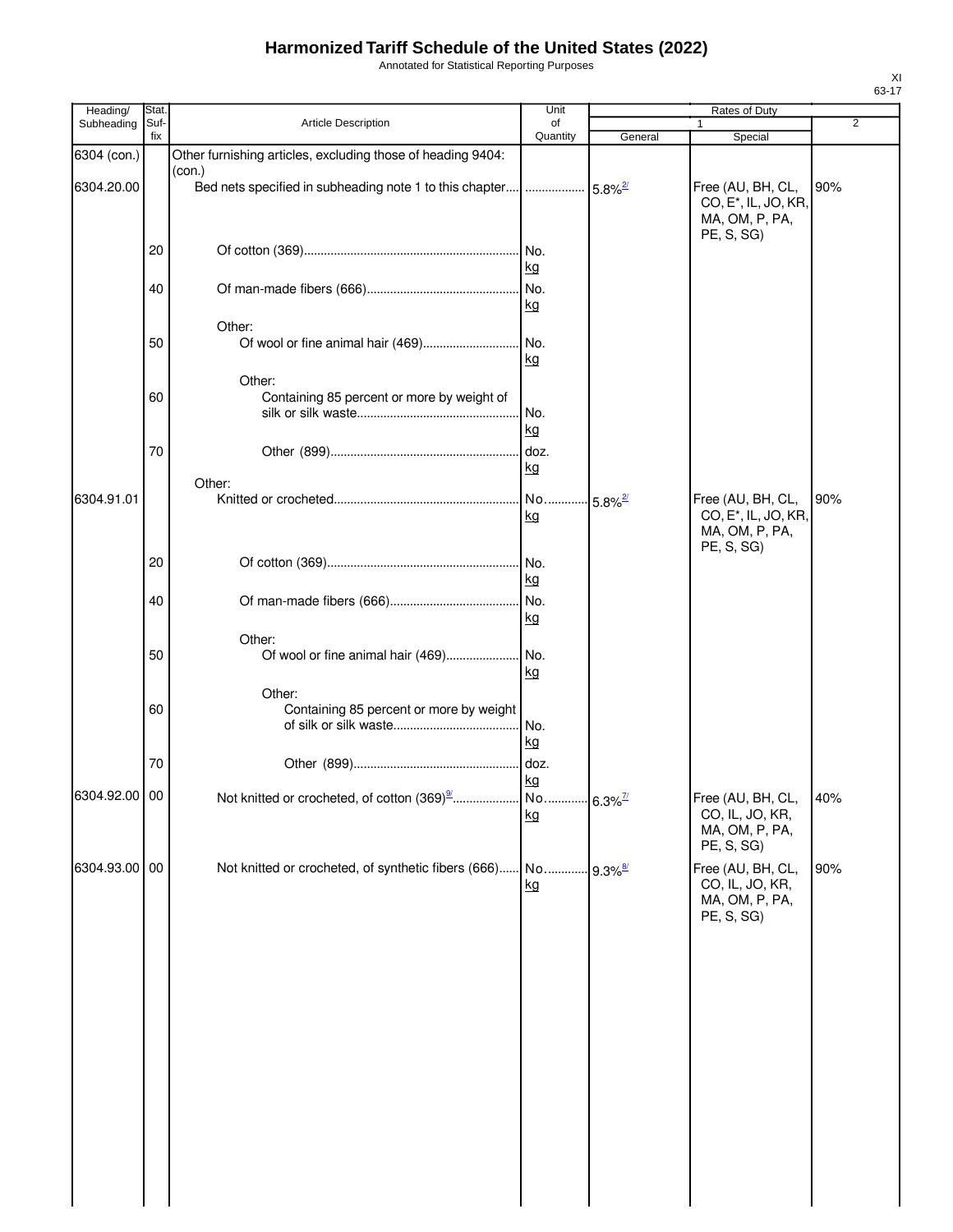Annotated for Statistical Reporting Purposes

| Heading/      | Stat.       |                                                                                                     | Unit                              |         | Rates of Duty                          |                |
|---------------|-------------|-----------------------------------------------------------------------------------------------------|-----------------------------------|---------|----------------------------------------|----------------|
| Subheading    | Suf-<br>fix | <b>Article Description</b>                                                                          | of<br>Quantity                    | General | 1<br>Special                           | $\overline{2}$ |
| 6304 (con.)   |             | Other furnishing articles, excluding those of heading 9404:                                         |                                   |         |                                        |                |
|               |             | (con.)                                                                                              |                                   |         |                                        |                |
| 6304.99       |             | Other: (con.)                                                                                       |                                   |         |                                        |                |
|               |             | Not knitted or crocheted, of other textile materials:<br>Wall hangings of wool or fine animal hair: |                                   |         |                                        |                |
| 6304.99.10 00 |             | Certified hand-loomed and folklore                                                                  |                                   |         |                                        |                |
|               |             |                                                                                                     | m <sup>2</sup> 3.8% <sup>2/</sup> |         | Free (A*, AU, BH,                      | 50%            |
|               |             |                                                                                                     | kg                                |         | CL, CO, D, E, IL,                      |                |
|               |             |                                                                                                     |                                   |         | JO, KR, MA, OM,<br>P, PA, PE, S, SG)   |                |
|               |             |                                                                                                     |                                   |         | Free (AU, BH, CL,                      | 90%            |
| 6304.99.15 00 |             |                                                                                                     |                                   |         | CO, IL, JO, KR,                        |                |
|               |             |                                                                                                     | kg                                |         | MA, OM, P, PA,                         |                |
|               |             |                                                                                                     |                                   |         | PE, S, SG)                             |                |
|               |             | Other:                                                                                              |                                   |         |                                        |                |
|               |             | Of vegetable fibers (except cotton):                                                                |                                   |         |                                        |                |
| 6304.99.25 00 |             |                                                                                                     |                                   |         | Free (A*, AU, BH,<br>CL, CO, D, E, IL, | 90%            |
|               |             |                                                                                                     |                                   |         | JO, KR, MA, OM,                        |                |
|               |             |                                                                                                     |                                   |         | P, PA, PE, S, SG)                      |                |
| 6304.99.35 00 |             |                                                                                                     |                                   |         | Free (AU, BH, CL,                      | 90%            |
|               |             |                                                                                                     |                                   |         | CO, E <sup>*</sup> , IL, JO, KR,       |                |
|               |             |                                                                                                     |                                   |         | MA, OM, P, PA,                         |                |
|               |             |                                                                                                     |                                   |         | PE, S, SG)                             |                |
| 6304.99.40 00 |             | Certified hand-loomed and folklore pillow                                                           |                                   |         |                                        |                |
|               |             |                                                                                                     |                                   |         | Free (A*, AU, BH,<br>CL, CO, D, E, IL, | 50%            |
|               |             |                                                                                                     |                                   |         | JO, KR, MA, OM,                        |                |
|               |             |                                                                                                     |                                   |         | P, PA, PE, S, SG)                      |                |
| 6304.99.60    |             |                                                                                                     |                                   |         | Free (AU, BH, CL,                      | 90%            |
|               |             |                                                                                                     |                                   |         | CO, E <sup>*</sup> , IL, JO, KR,       |                |
|               |             |                                                                                                     |                                   |         | MA, OM, P, PA,                         |                |
|               |             |                                                                                                     |                                   |         | PE, S, SG)                             |                |
|               | 10          | Of wool or fine animal hair (469) kg                                                                |                                   |         |                                        |                |
|               | 20          |                                                                                                     |                                   |         |                                        |                |
|               |             | Other:                                                                                              |                                   |         |                                        |                |
|               | 30          | Containing 85 percent or more by                                                                    |                                   |         |                                        |                |
|               |             |                                                                                                     |                                   |         |                                        |                |
|               | 40          |                                                                                                     |                                   |         |                                        |                |
|               |             |                                                                                                     |                                   |         |                                        |                |
|               |             |                                                                                                     |                                   |         |                                        |                |
|               |             |                                                                                                     |                                   |         |                                        |                |
|               |             |                                                                                                     |                                   |         |                                        |                |
|               |             |                                                                                                     |                                   |         |                                        |                |
|               |             |                                                                                                     |                                   |         |                                        |                |
|               |             |                                                                                                     |                                   |         |                                        |                |
|               |             |                                                                                                     |                                   |         |                                        |                |
|               |             |                                                                                                     |                                   |         |                                        |                |
|               |             |                                                                                                     |                                   |         |                                        |                |
|               |             |                                                                                                     |                                   |         |                                        |                |
|               |             |                                                                                                     |                                   |         |                                        |                |
|               |             |                                                                                                     |                                   |         |                                        |                |
|               |             |                                                                                                     |                                   |         |                                        |                |
|               |             |                                                                                                     |                                   |         |                                        |                |
|               |             |                                                                                                     |                                   |         |                                        |                |
|               |             |                                                                                                     |                                   |         |                                        |                |
|               |             |                                                                                                     |                                   |         |                                        |                |
|               |             |                                                                                                     |                                   |         |                                        |                |
|               |             |                                                                                                     |                                   |         |                                        |                |
|               |             |                                                                                                     |                                   |         |                                        |                |
|               |             |                                                                                                     |                                   |         |                                        |                |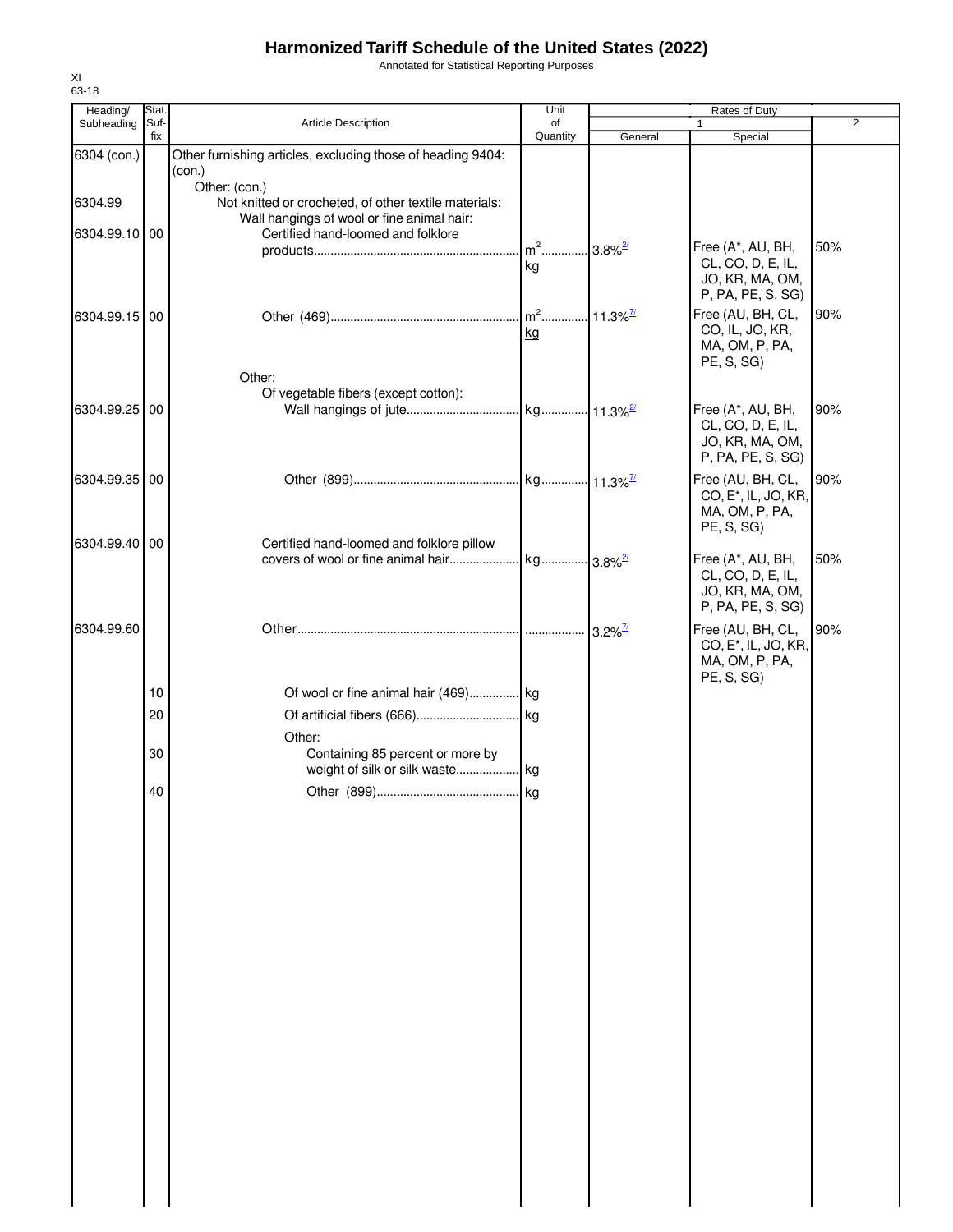Annotated for Statistical Reporting Purposes

| Heading/      | Stat.       |                                                                                                                                       | Unit           |         | Rates of Duty                                                                         |                 |
|---------------|-------------|---------------------------------------------------------------------------------------------------------------------------------------|----------------|---------|---------------------------------------------------------------------------------------|-----------------|
| Subheading    | Suf-<br>fix | Article Description                                                                                                                   | of<br>Quantity | General | $\mathbf{1}$<br>Special                                                               | $\overline{2}$  |
| 6305          |             | Sacks and bags, of a kind used for the packing of goods:                                                                              |                |         |                                                                                       |                 |
| 6305.10.00 00 |             | Of jute or of other textile bast fibers of heading 5303 kg Free <sup>21</sup>                                                         |                |         |                                                                                       | $2.2¢/kg + 10%$ |
| 6305.20.00 00 |             |                                                                                                                                       |                |         | Free (AU, BH, CL,<br>CO, IL, JO, KR,<br>MA, OM, P, PA,<br>PE, S, SG)                  | 40%             |
|               |             | Of man-made textile materials:                                                                                                        |                |         |                                                                                       |                 |
| 6305.32.00    |             |                                                                                                                                       |                |         | Free (AU, BH, CL,<br>CO, IL, JO, KR,<br>MA, OM, P, PA,<br>PE, S, SG)                  | 103%            |
|               | 10          |                                                                                                                                       |                |         |                                                                                       |                 |
|               | 20          |                                                                                                                                       |                |         |                                                                                       |                 |
| 6305.33.00    |             | Other, of polyethylene or polypropylene strip or the                                                                                  |                |         |                                                                                       |                 |
|               |             |                                                                                                                                       |                |         | Free (AU, BH, CL,<br>CO, IL, JO, KR,<br>MA, OM, P, PA,<br>PE, S, SG)                  | 103%            |
|               | 10          |                                                                                                                                       |                |         |                                                                                       |                 |
|               | 40          | Other:<br>Weighing less than 1 kg, with an outer<br>laminated ply of plastics sheeting:<br>Printed with three or more colors (669) kg |                |         |                                                                                       |                 |
|               |             |                                                                                                                                       |                |         |                                                                                       |                 |
|               | 60<br>80    |                                                                                                                                       |                |         |                                                                                       |                 |
| 6305.39.00 00 |             |                                                                                                                                       |                |         | Free (AU, BH, CL,                                                                     | 103%            |
|               |             |                                                                                                                                       |                |         | CO, IL, JO, KR,<br>MA, OM, P, PA,<br>PE, S, SG)                                       |                 |
| 6305.90.00 00 |             |                                                                                                                                       |                |         | Free (AU, BH, CL,<br>CO, E <sup>*</sup> , IL, JO, KR,<br>MA, OM, P, PA,<br>PE, S, SG) | 40%             |
|               |             |                                                                                                                                       |                |         |                                                                                       |                 |
|               |             |                                                                                                                                       |                |         |                                                                                       |                 |
|               |             |                                                                                                                                       |                |         |                                                                                       |                 |
|               |             |                                                                                                                                       |                |         |                                                                                       |                 |
|               |             |                                                                                                                                       |                |         |                                                                                       |                 |
|               |             |                                                                                                                                       |                |         |                                                                                       |                 |
|               |             |                                                                                                                                       |                |         |                                                                                       |                 |
|               |             |                                                                                                                                       |                |         |                                                                                       |                 |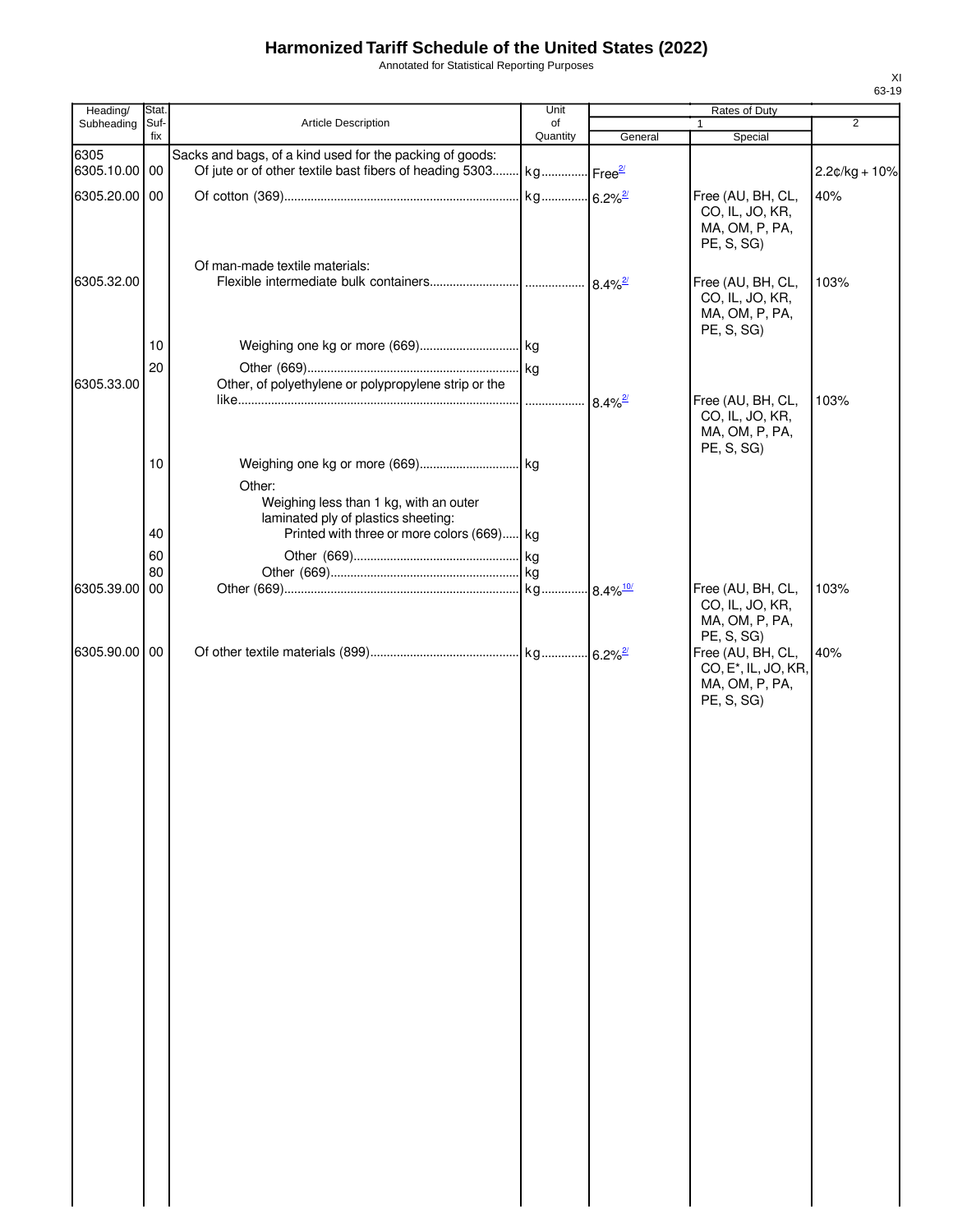Annotated for Statistical Reporting Purposes

| Heading/                 | Stat.       |                                                                                                                                                                                                    | Unit           |         | Rates of Duty                                                                         |                |
|--------------------------|-------------|----------------------------------------------------------------------------------------------------------------------------------------------------------------------------------------------------|----------------|---------|---------------------------------------------------------------------------------------|----------------|
| Subheading               | Suf-<br>fix | <b>Article Description</b>                                                                                                                                                                         | of<br>Quantity | General | $\mathbf{1}$<br>Special                                                               | $\overline{2}$ |
| 6306                     |             | Tarpaulins, awnings and sunblinds; tents (including temporary<br>canopies and similar articles); sails for boats, sailboards or<br>landcraft; camping goods:<br>Tarpaulins, awnings and sunblinds: |                |         |                                                                                       |                |
| 6306.12.00 00            |             |                                                                                                                                                                                                    |                |         | Free (AU, BH, CL,<br>CO, IL, JO, KR,<br>MA, OM, P, PA,<br>PE, S, SG)                  | 90%            |
| 6306.19<br>6306.19.11 00 |             | Of other textile materials:                                                                                                                                                                        |                |         | Free (AU, BH, CL,<br>CO, IL, JO, KR,<br>MA, OM, P, PA,<br>PE, S, SG)                  | 90%            |
| 6306.19.21               |             |                                                                                                                                                                                                    |                |         | Free (AU, BH, CL,<br>CO, E <sup>*</sup> , IL, JO, KR,<br>MA, OM, P, PA,<br>PE, S, SG) | 40%            |
|                          | 10          |                                                                                                                                                                                                    |                |         |                                                                                       |                |
| 6306.22                  | 20          | Tents (including temporary canopies and similar articles):<br>Of synthetic fibers:                                                                                                                 |                |         |                                                                                       |                |
| 6306.22.10 00            |             |                                                                                                                                                                                                    | kg             |         |                                                                                       | 90%            |
| 6306.22.90               |             |                                                                                                                                                                                                    |                |         | Free (AU, BH, CL,<br>CO, IL, JO, KR,<br>MA, OM, P, PA,<br>PE, S, SG)                  | 90%            |
|                          | 10          |                                                                                                                                                                                                    |                |         |                                                                                       |                |
|                          | 30          |                                                                                                                                                                                                    |                |         |                                                                                       |                |
| 6306.29<br>6306.29.11    | 00          | Of other textile materials:                                                                                                                                                                        |                |         | Free (AU, BH, CL,<br>CO, IL, JO, KR,<br>MA, OM, P, PA,<br>PE, S, SG)                  | 90%            |
| 6306.29.21               | 00          |                                                                                                                                                                                                    |                |         | Free (AU, BH, CL,<br>CO, E <sup>*</sup> , IL, JO, KR,<br>MA, OM, P, PA,<br>PE, S, SG) | 40%            |
| 6306.30.00               |             | Sails                                                                                                                                                                                              |                |         |                                                                                       | 30%            |
|                          | 10          |                                                                                                                                                                                                    |                |         |                                                                                       |                |
|                          | 20          |                                                                                                                                                                                                    |                |         |                                                                                       |                |
| 6306.40<br>6306.40.41    | 00          | Pneumatic mattresses:                                                                                                                                                                              |                |         | Free (AU, BH, CL,<br>CO, IL, JO, KR,<br>MA, OM, P, PA,<br>PE, S, SG)                  | 25%            |
| 6306.40.49 00            |             |                                                                                                                                                                                                    |                |         | Free (A, AU, BH, CL, 25%<br>CO, D, E, IL, JO,<br>KR, MA, OM, P,<br>PA, PE, S, SG)     |                |
|                          |             |                                                                                                                                                                                                    |                |         |                                                                                       |                |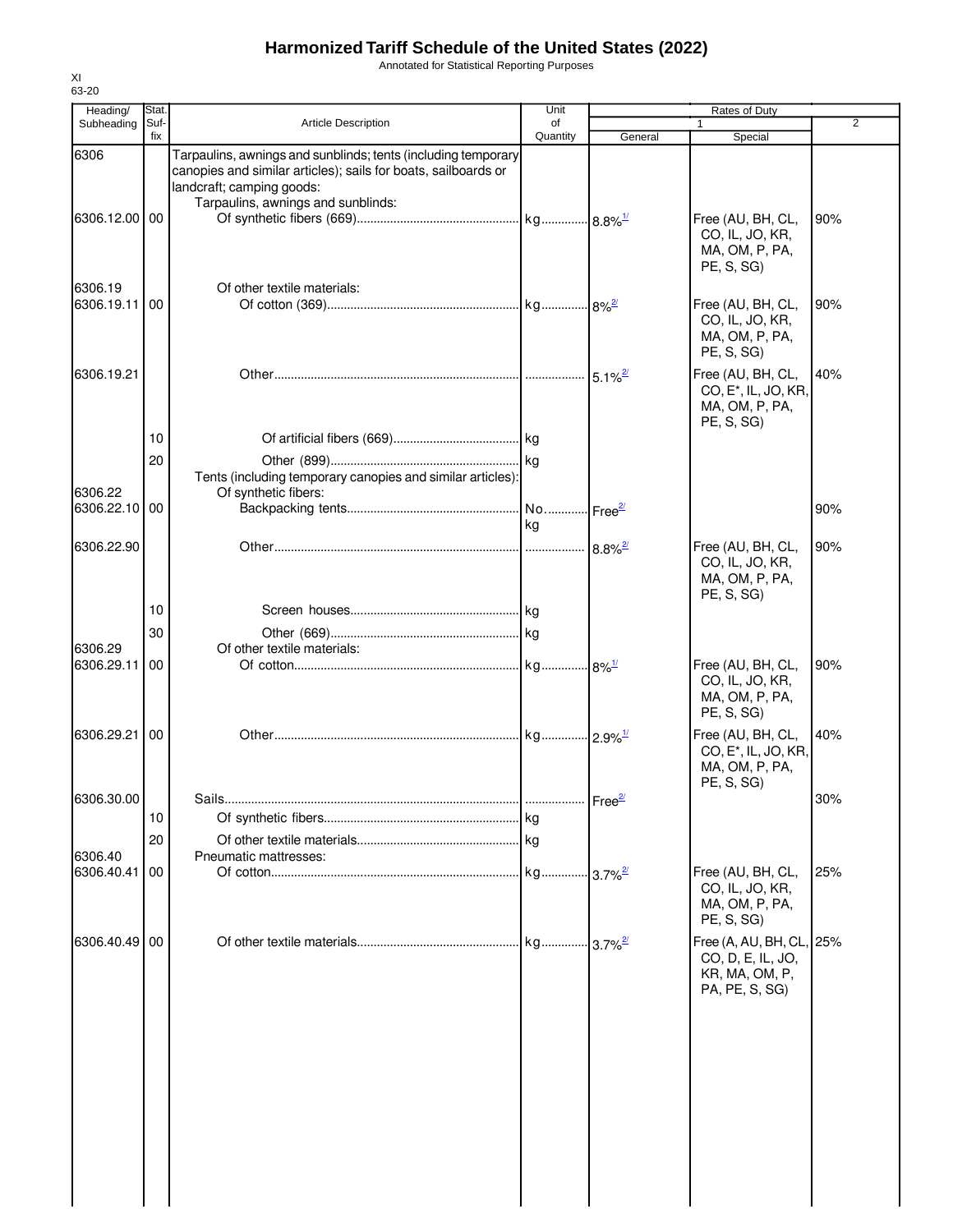Annotated for Statistical Reporting Purposes

| Heading/                      | Stat        |                                                                                                                                                                               | Unit            |         | Rates of Duty                                                                         |                |
|-------------------------------|-------------|-------------------------------------------------------------------------------------------------------------------------------------------------------------------------------|-----------------|---------|---------------------------------------------------------------------------------------|----------------|
| Subheading                    | Suf-<br>fix | Article Description                                                                                                                                                           | of<br>Quantity  | General | Special                                                                               | $\overline{2}$ |
| 6306 (con.)<br>6306.90        |             | Tarpaulins, awnings and sunblinds; tents (including temporary<br>canopies and similar articles); sails for boats, sailboards or<br>landcraft; camping goods: (con.)<br>Other: |                 |         |                                                                                       |                |
| 6306.90.10 00                 |             |                                                                                                                                                                               |                 |         | Free (AU, BH, CL,<br>CO, IL, JO, KR,<br>MA, OM, P, PA,<br>PE, S, SG)                  | 40%            |
| 6306.90.50 00                 |             |                                                                                                                                                                               |                 |         | Free (AU, BH, CL,<br>CO, E <sup>*</sup> , IL, JO, KR,<br>MA, OM, P, PA,<br>PE, S, SG) | 78.5%          |
| 6307<br>6307.10<br>6307.10.10 |             | Other made up articles, including dress patterns:<br>Floorcloths, dishcloths, dusters and similar cleaning cloths:<br>Dustcloths, mop cloths and polishing cloths, of         |                 |         | Free (AU, BH, CL,<br>CO, IL, JO, KR,<br>MA, OM, P, PA,                                | 26.2%          |
|                               | 20          | Bar mops (measuring 46 to 57 centimeters in<br>length and 38 to 43 centimeters in width) of terry                                                                             | .lNo.<br>kg     |         | PE, S, SG)                                                                            |                |
| 6307.10.20                    | 90          |                                                                                                                                                                               |                 |         | Free (AU, BH, CL,<br>CO, E <sup>*</sup> , IL, JO, KR,<br>MA, OM, P, PA,<br>PE, S, SG) | 40%            |
|                               | 05          | Shop towels dedicated for use in garages, filling<br>stations and machine shops:                                                                                              | kg              |         |                                                                                       |                |
|                               | 15<br>27    | Dish cloths:                                                                                                                                                                  | No.<br>kg<br>kg |         |                                                                                       |                |
|                               | 28<br>30    |                                                                                                                                                                               | kg              |         |                                                                                       |                |
| 6307.20.00 00                 |             |                                                                                                                                                                               |                 |         | Free (AU, BH, CL,<br>CO, E <sup>*</sup> , IL, JO, KR,<br>MA, OM, P, PA,<br>PE, S, SG) | 78.5%          |
|                               |             |                                                                                                                                                                               |                 |         |                                                                                       |                |
|                               |             |                                                                                                                                                                               |                 |         |                                                                                       |                |
|                               |             |                                                                                                                                                                               |                 |         |                                                                                       |                |
|                               |             |                                                                                                                                                                               |                 |         |                                                                                       |                |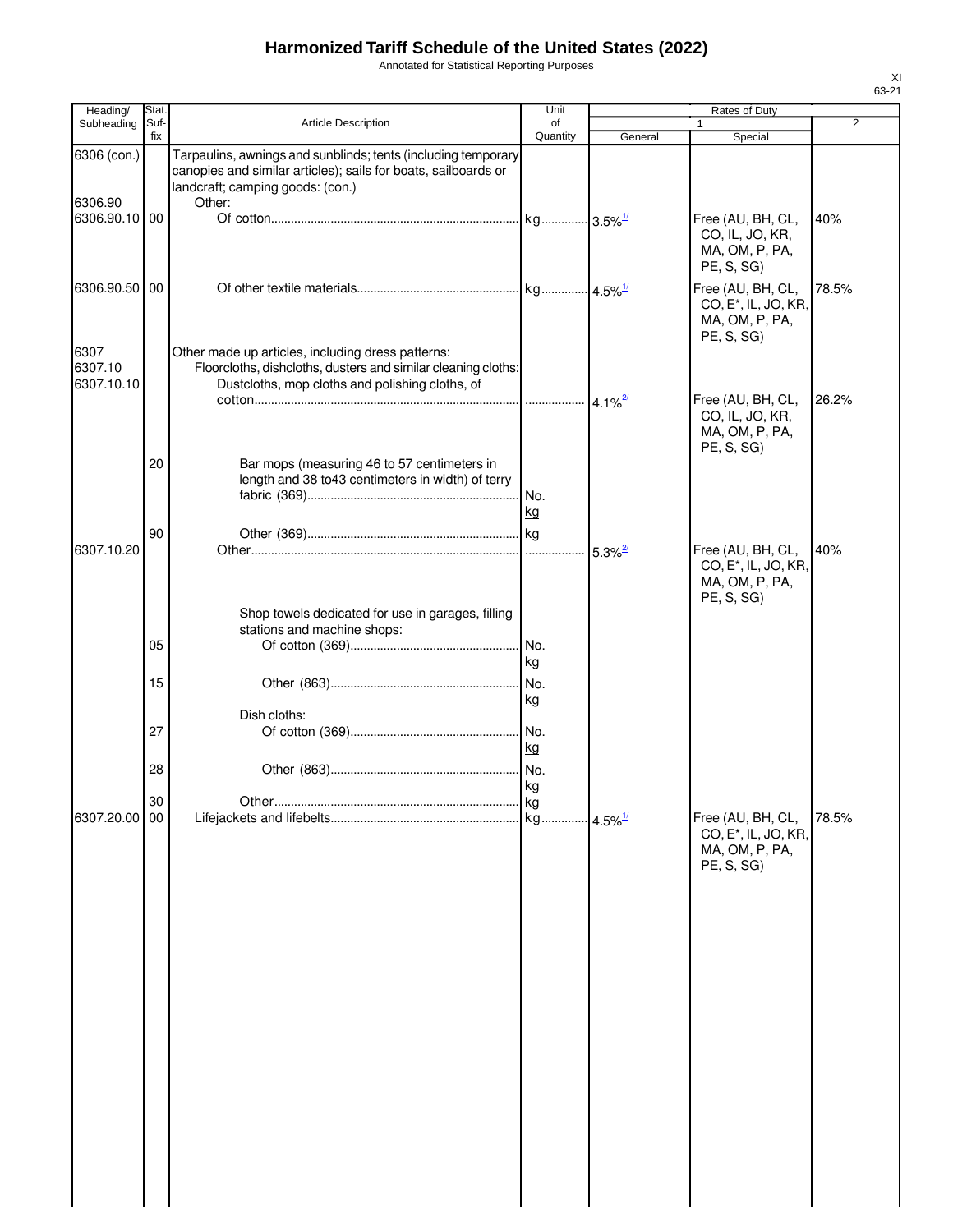Annotated for Statistical Reporting Purposes

| Heading/               | Stat. |                                                                       | Unit     |                        | Rates of Duty                                         |                |
|------------------------|-------|-----------------------------------------------------------------------|----------|------------------------|-------------------------------------------------------|----------------|
| Subheading             | Suf-  | Article Description                                                   | of       |                        |                                                       | $\overline{2}$ |
|                        | fix   |                                                                       | Quantity | General                | Special                                               |                |
| 6307 (con.)<br>6307.90 |       | Other made up articles, including dress patterns: (con.)<br>Other:    |          |                        |                                                       |                |
| 6307.90.30             |       |                                                                       |          | $7.9\%$ <sup>2/</sup>  | Free (AU, BH, CL,                                     | 71.5%          |
|                        |       |                                                                       |          |                        | CO, E <sup>*</sup> , IL, JO, KR,                      |                |
|                        |       |                                                                       |          |                        | MA, OM, P, PA,                                        |                |
|                        |       |                                                                       |          |                        | PE, S, SG)                                            |                |
|                        | 10    |                                                                       |          |                        |                                                       |                |
|                        | 20    |                                                                       |          |                        |                                                       |                |
| 6307.90.40             |       |                                                                       |          | Free $\frac{27}{2}$    |                                                       | 65%            |
|                        | 10    |                                                                       |          |                        |                                                       |                |
|                        | 20    |                                                                       |          |                        |                                                       |                |
| 6307.90.50             |       | Corset lacings, footwear lacings or similar lacings                   |          | Free <sup>2/</sup>     |                                                       | 90%            |
|                        | 10    |                                                                       |          |                        |                                                       |                |
|                        | 20    |                                                                       |          |                        |                                                       |                |
|                        |       | Surgical drapes:                                                      |          |                        |                                                       |                |
| 6307.90.60             |       | Of fabric formed on a base of paper or covered or                     |          |                        |                                                       |                |
|                        |       |                                                                       |          | Free <sup>2/</sup>     |                                                       | 26.5%          |
|                        | 10    |                                                                       |          |                        |                                                       |                |
|                        | 90    |                                                                       |          |                        |                                                       |                |
|                        |       | Other:                                                                |          |                        |                                                       |                |
| 6307.90.68 00          |       | Spunlaced or bonded fiber fabric disposable                           |          |                        |                                                       |                |
|                        |       | surgical drapes of man-made fibers <sup>11</sup> kg Free <sup>2</sup> |          |                        |                                                       | 78.5%          |
| 6307.90.72 00          |       |                                                                       |          |                        | Free (AU, BH, CL,                                     | 78.5%          |
|                        |       |                                                                       |          |                        | CO, E <sup>*</sup> , IL, JO, KR,                      |                |
|                        |       |                                                                       |          |                        | MA, OM, P, PA,                                        |                |
| 6307.90.75 00          |       |                                                                       |          |                        | PE, S, SG)                                            |                |
|                        |       |                                                                       | kg       | $4.3\%$ <sup>1/</sup>  | Free (AU, BH, CL,<br>CO, E <sup>*</sup> , IL, JO, KR, | 80%            |
|                        |       |                                                                       |          |                        | MA, OM, P, PA,                                        |                |
|                        |       |                                                                       |          |                        | PE, S, SG)                                            |                |
| 6307.90.85 00          |       |                                                                       |          | $-5.8\%$ <sup>7/</sup> | Free (A*, AU, BH,                                     | 74%            |
|                        |       |                                                                       |          |                        | CL, CO, D, E, IL,                                     |                |
|                        |       |                                                                       |          |                        | JO, KR, MA, OM,                                       |                |
|                        |       |                                                                       |          |                        | P, PA, PE, S, SG)                                     |                |
|                        |       |                                                                       |          |                        |                                                       |                |
|                        |       |                                                                       |          |                        |                                                       |                |
|                        |       |                                                                       |          |                        |                                                       |                |
|                        |       |                                                                       |          |                        |                                                       |                |
|                        |       |                                                                       |          |                        |                                                       |                |
|                        |       |                                                                       |          |                        |                                                       |                |
|                        |       |                                                                       |          |                        |                                                       |                |
|                        |       |                                                                       |          |                        |                                                       |                |
|                        |       |                                                                       |          |                        |                                                       |                |
|                        |       |                                                                       |          |                        |                                                       |                |
|                        |       |                                                                       |          |                        |                                                       |                |
|                        |       |                                                                       |          |                        |                                                       |                |
|                        |       |                                                                       |          |                        |                                                       |                |
|                        |       |                                                                       |          |                        |                                                       |                |
|                        |       |                                                                       |          |                        |                                                       |                |
|                        |       |                                                                       |          |                        |                                                       |                |
|                        |       |                                                                       |          |                        |                                                       |                |
|                        |       |                                                                       |          |                        |                                                       |                |
|                        |       |                                                                       |          |                        |                                                       |                |
|                        |       |                                                                       |          |                        |                                                       |                |
|                        |       |                                                                       |          |                        |                                                       |                |
|                        |       |                                                                       |          |                        |                                                       |                |
|                        |       |                                                                       |          |                        |                                                       |                |
|                        |       |                                                                       |          |                        |                                                       |                |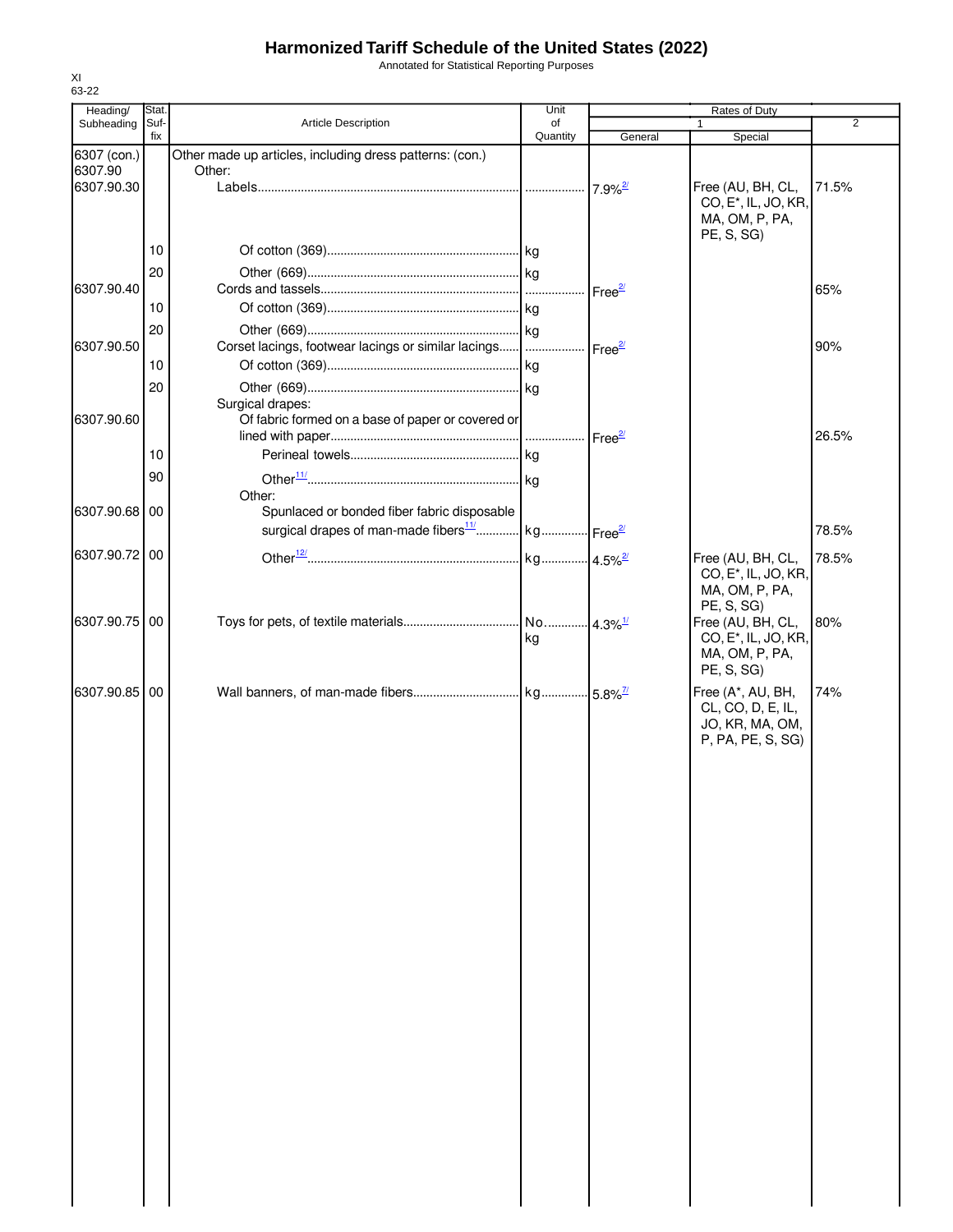Annotated for Statistical Reporting Purposes

| Heading/                         | Stat.       |                                                                                                                                                                         | Unit           |                     | Rates of Duty                                                    |                |
|----------------------------------|-------------|-------------------------------------------------------------------------------------------------------------------------------------------------------------------------|----------------|---------------------|------------------------------------------------------------------|----------------|
| Subheading                       | Suf-<br>fix | Article Description                                                                                                                                                     | of<br>Quantity | General             | $\mathbf{1}$<br>Special                                          | $\overline{2}$ |
| 6307 (con.)<br>6307.90<br>(con.) |             | Other made up articles, including dress patterns: (con.)<br>Other: (con.)                                                                                               |                |                     |                                                                  |                |
| 6307.90.89                       |             | Other:<br>Surgical towels; cotton towels of pile or tufted<br>construction; pillow shells, of cotton; shells for<br>quilts, eiderdowns, comforters and similar articles |                | $7\%$ <sup>1/</sup> | Free (AU, B, BH, CL, 40%                                         |                |
|                                  |             |                                                                                                                                                                         |                |                     | CO, E <sup>*</sup> , IL, JO, KR,<br>MA, OM, P, PA,<br>PE, S, SG) |                |
|                                  | $10$        |                                                                                                                                                                         | No.<br>kg      |                     |                                                                  |                |
|                                  | 40          | Cotton towels of pile or tufted construction                                                                                                                            | No.            |                     |                                                                  |                |
|                                  | 45          |                                                                                                                                                                         | kg             |                     |                                                                  |                |
|                                  |             | Shells for quilts, eiderdowns, comforters and<br>similar articles of cotton:                                                                                            |                |                     |                                                                  |                |
|                                  | 50          | Other:                                                                                                                                                                  |                |                     |                                                                  |                |
|                                  | 85          | Containing 85 percent or more by                                                                                                                                        | No.<br>kg      |                     |                                                                  |                |
|                                  | 95          |                                                                                                                                                                         | No.<br>kg      |                     |                                                                  |                |
|                                  |             |                                                                                                                                                                         |                |                     |                                                                  |                |
|                                  |             |                                                                                                                                                                         |                |                     |                                                                  |                |
|                                  |             |                                                                                                                                                                         |                |                     |                                                                  |                |
|                                  |             |                                                                                                                                                                         |                |                     |                                                                  |                |
|                                  |             |                                                                                                                                                                         |                |                     |                                                                  |                |
|                                  |             |                                                                                                                                                                         |                |                     |                                                                  |                |
|                                  |             |                                                                                                                                                                         |                |                     |                                                                  |                |
|                                  |             |                                                                                                                                                                         |                |                     |                                                                  |                |
|                                  |             |                                                                                                                                                                         |                |                     |                                                                  |                |
|                                  |             |                                                                                                                                                                         |                |                     |                                                                  |                |
|                                  |             |                                                                                                                                                                         |                |                     |                                                                  |                |
|                                  |             |                                                                                                                                                                         |                |                     |                                                                  |                |
|                                  |             |                                                                                                                                                                         |                |                     |                                                                  |                |
|                                  |             |                                                                                                                                                                         |                |                     |                                                                  |                |
|                                  |             |                                                                                                                                                                         |                |                     |                                                                  |                |
|                                  |             |                                                                                                                                                                         |                |                     |                                                                  |                |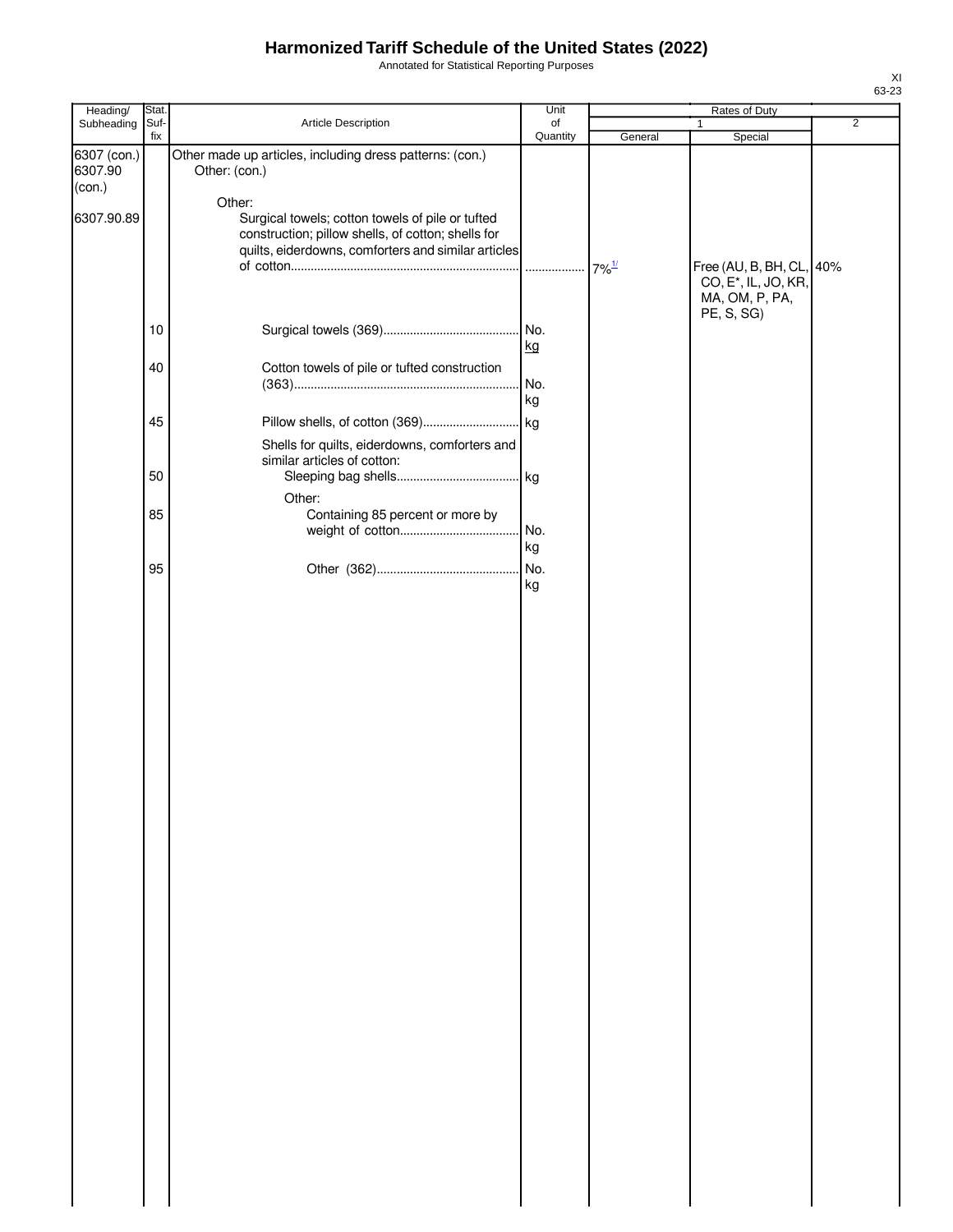Annotated for Statistical Reporting Purposes

| Heading/               | Stat. |                                                                           | Unit     |         | Rates of Duty                        |                |
|------------------------|-------|---------------------------------------------------------------------------|----------|---------|--------------------------------------|----------------|
| Subheading             | Suf-  | Article Description                                                       | of       |         | 1                                    | $\overline{2}$ |
|                        | fix   |                                                                           | Quantity | General | Special                              |                |
| 6307 (con.)<br>6307.90 |       | Other made up articles, including dress patterns: (con.)<br>Other: (con.) |          |         |                                      |                |
| (con.)                 |       |                                                                           |          |         |                                      |                |
|                        |       | Other: (con.)                                                             |          |         |                                      |                |
| 6307.90.98             |       |                                                                           |          |         | Free (A*, AU, B, BH, 40%             |                |
|                        |       |                                                                           |          |         | CL, CO, D, E, IL,<br>JO, KR, MA, OM, |                |
|                        |       |                                                                           |          |         | P, PA, PE, S, SG)                    |                |
|                        |       | National flags:                                                           |          |         |                                      |                |
|                        | 25    |                                                                           | No.      |         |                                      |                |
|                        |       |                                                                           | kg       |         |                                      |                |
|                        | 35    |                                                                           | No.      |         |                                      |                |
|                        |       |                                                                           | kg       |         |                                      |                |
|                        |       |                                                                           |          |         |                                      |                |
|                        |       | Face masks, including respirators without                                 |          |         |                                      |                |
|                        | 45    | replaceable filters:                                                      |          |         |                                      |                |
|                        |       |                                                                           | No.      |         |                                      |                |
|                        |       |                                                                           | kg       |         |                                      |                |
|                        | 50    |                                                                           | No.      |         |                                      |                |
|                        |       |                                                                           | kg       |         |                                      |                |
|                        |       |                                                                           |          |         |                                      |                |
|                        |       | Other face masks:                                                         |          |         |                                      |                |
|                        | 70    |                                                                           | No.      |         |                                      |                |
|                        |       |                                                                           | kg       |         |                                      |                |
|                        | 75    |                                                                           | No.      |         |                                      |                |
|                        |       |                                                                           |          |         |                                      |                |
|                        |       |                                                                           | kg       |         |                                      |                |
|                        |       | Other:                                                                    |          |         |                                      |                |
|                        | 82    | Other towels of cotton (369)                                              | No.      |         |                                      |                |
|                        |       |                                                                           | kg       |         |                                      |                |
|                        | 84    | Other towels of man-made fibers (666)                                     | No.      |         |                                      |                |
|                        |       |                                                                           | kg       |         |                                      |                |
|                        |       |                                                                           | No.      |         |                                      |                |
|                        | 85    | Furniture movers' pads of cotton                                          |          |         |                                      |                |
|                        |       |                                                                           | kg       |         |                                      |                |
|                        | 87    | Furniture movers' pads of man-made                                        |          |         |                                      |                |
|                        |       |                                                                           | No.      |         |                                      |                |
|                        |       |                                                                           | kg       |         |                                      |                |
|                        | 91    |                                                                           | No.      |         |                                      |                |
|                        |       |                                                                           |          |         |                                      |                |
|                        |       |                                                                           | kg       |         |                                      |                |
|                        |       |                                                                           |          |         |                                      |                |
|                        |       |                                                                           |          |         |                                      |                |
|                        |       |                                                                           |          |         |                                      |                |
|                        |       |                                                                           |          |         |                                      |                |
|                        |       |                                                                           |          |         |                                      |                |
|                        |       |                                                                           |          |         |                                      |                |
|                        |       |                                                                           |          |         |                                      |                |
|                        |       |                                                                           |          |         |                                      |                |
|                        |       |                                                                           |          |         |                                      |                |
|                        |       |                                                                           |          |         |                                      |                |
|                        |       |                                                                           |          |         |                                      |                |
|                        |       |                                                                           |          |         |                                      |                |
|                        |       |                                                                           |          |         |                                      |                |
|                        |       |                                                                           |          |         |                                      |                |
|                        |       |                                                                           |          |         |                                      |                |
|                        |       |                                                                           |          |         |                                      |                |
|                        |       |                                                                           |          |         |                                      |                |
|                        |       |                                                                           |          |         |                                      |                |
|                        |       |                                                                           |          |         |                                      |                |
|                        |       |                                                                           |          |         |                                      |                |
|                        |       |                                                                           |          |         |                                      |                |
|                        |       |                                                                           |          |         |                                      |                |
|                        |       |                                                                           |          |         |                                      |                |
|                        |       |                                                                           |          |         |                                      |                |
|                        |       |                                                                           |          |         |                                      |                |
|                        |       |                                                                           |          |         |                                      |                |
|                        |       |                                                                           |          |         |                                      |                |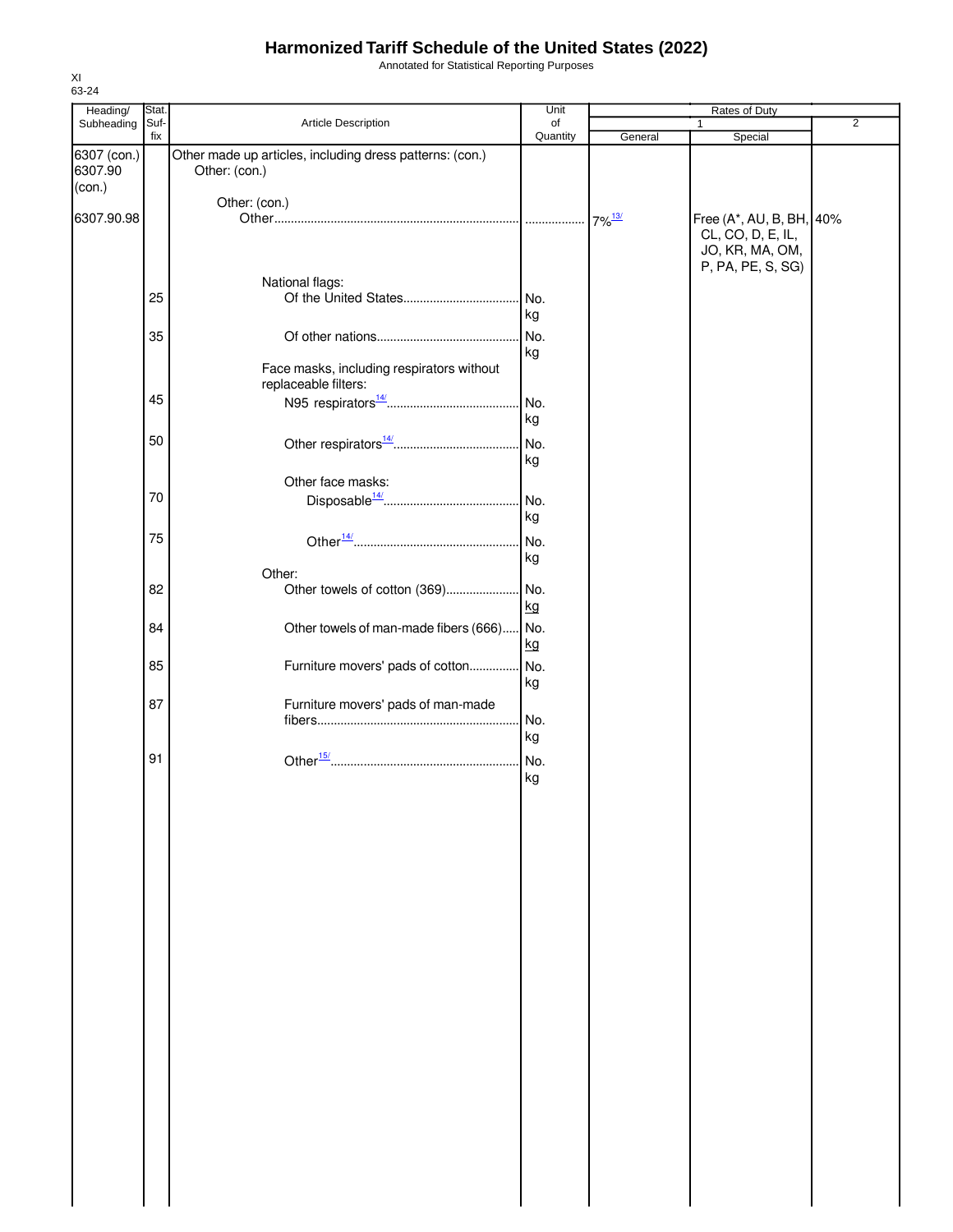Annotated for Statistical Reporting Purposes

| Heading/        | Stat.      |                                                                                                                                                                                                                            | Unit                  | Rates of Duty |                                                                                           |                |
|-----------------|------------|----------------------------------------------------------------------------------------------------------------------------------------------------------------------------------------------------------------------------|-----------------------|---------------|-------------------------------------------------------------------------------------------|----------------|
| Subheading Suf- | fix        | Article Description                                                                                                                                                                                                        | $\circ$ f<br>Quantity | General       | $\mathbf{1}$<br>Special                                                                   | $\overline{2}$ |
| 6308.00.00      | $10$<br>20 | II. NEEDLECRAFT SETS<br>Needlecraft sets consisting of woven fabric and yarn, whether<br>or not with accessories, for making up into rugs, tapestries,<br>embroidered tablecloths or napkins, or similar textile articles, |                       |               | Free (AU, BH, CL,<br>CO, E <sup>*</sup> , IL, JO, KR,<br>MA, NP, OM, P,<br>PA, PE, S, SG) | 55%            |
|                 |            |                                                                                                                                                                                                                            |                       |               |                                                                                           |                |
|                 |            |                                                                                                                                                                                                                            |                       |               |                                                                                           |                |
|                 |            |                                                                                                                                                                                                                            |                       |               |                                                                                           |                |
|                 |            |                                                                                                                                                                                                                            |                       |               |                                                                                           |                |
|                 |            |                                                                                                                                                                                                                            |                       |               |                                                                                           |                |
|                 |            |                                                                                                                                                                                                                            |                       |               |                                                                                           |                |
|                 |            |                                                                                                                                                                                                                            |                       |               |                                                                                           |                |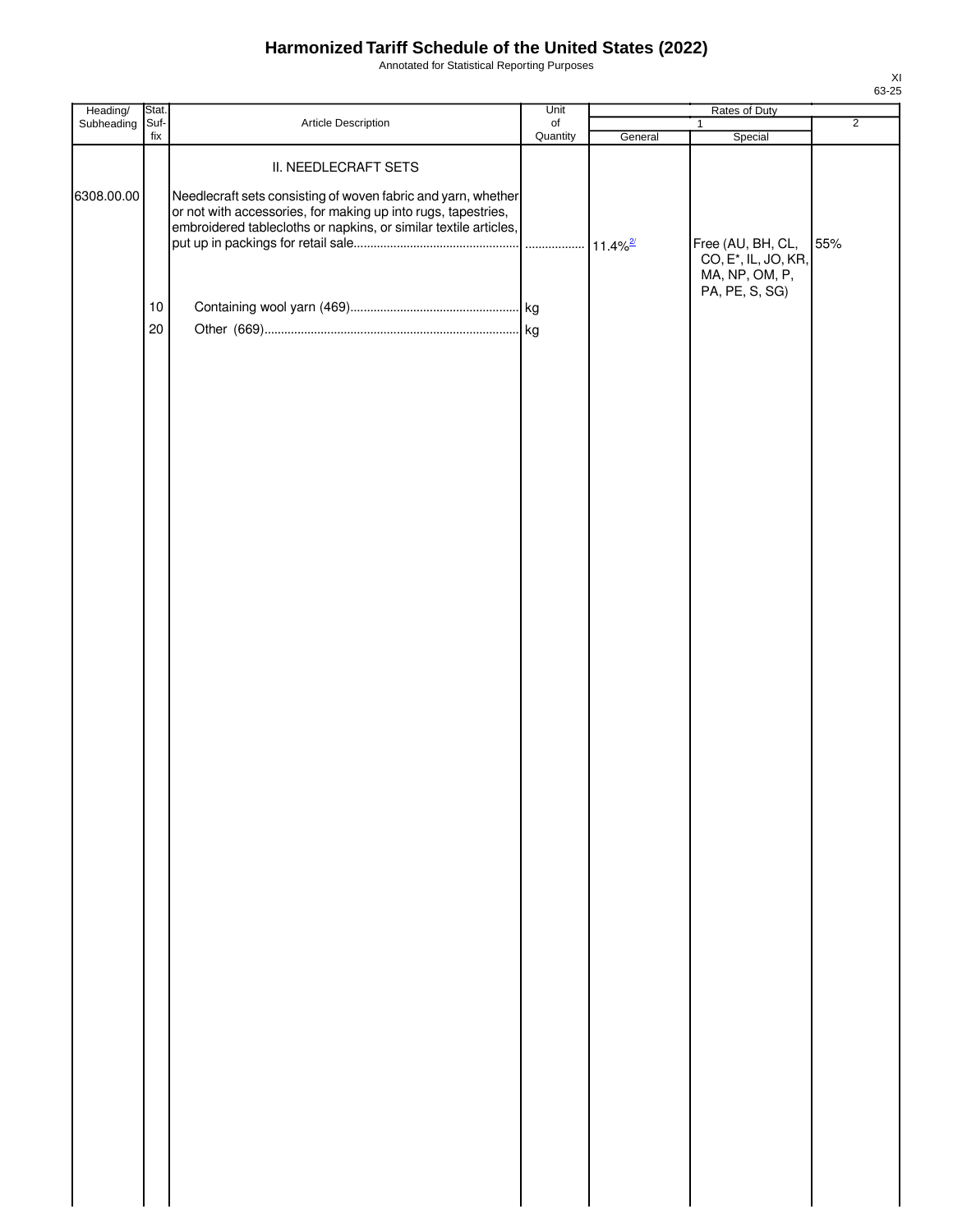Annotated for Statistical Reporting Purposes

| Heading/                 | Stat.       |                                                                                                                                               | Unit           | Rates of Duty |                                                                      |                |
|--------------------------|-------------|-----------------------------------------------------------------------------------------------------------------------------------------------|----------------|---------------|----------------------------------------------------------------------|----------------|
| Subheading               | Suf-<br>fix | Article Description                                                                                                                           | of<br>Quantity | General       | 1<br>Special                                                         | $\overline{2}$ |
|                          |             | III. WORN CLOTHING AND WORN TEXTILE ARTICLES;<br><b>RAGS</b>                                                                                  |                |               |                                                                      |                |
| 6309.00.00               | 10          |                                                                                                                                               |                |               |                                                                      | 93%            |
| 6310                     | 20          | Used or new rags, scrap twine, cordage, rope and cables, and<br>worn out articles of twine, cordage, rope or cables, of textile<br>materials: |                |               |                                                                      |                |
| 6310.10<br>6310.10.10 00 |             | Sorted:                                                                                                                                       |                |               |                                                                      | 39.7¢/kg       |
| 6310.10.20               | 10          |                                                                                                                                               |                |               |                                                                      | 10%            |
|                          |             |                                                                                                                                               |                |               |                                                                      |                |
|                          | 20          |                                                                                                                                               |                |               |                                                                      |                |
| 6310.90                  | 30          | Other:                                                                                                                                        |                |               |                                                                      |                |
| 6310.90.10 00            |             |                                                                                                                                               |                |               | Free (AU, BH, CL,<br>CO, IL, JO, KR,<br>MA, OM, P, PA,<br>PE, S, SG) | 39.7¢/kg       |
| 6310.90.20 00            |             |                                                                                                                                               |                |               |                                                                      | 10%            |
|                          |             |                                                                                                                                               |                |               |                                                                      |                |